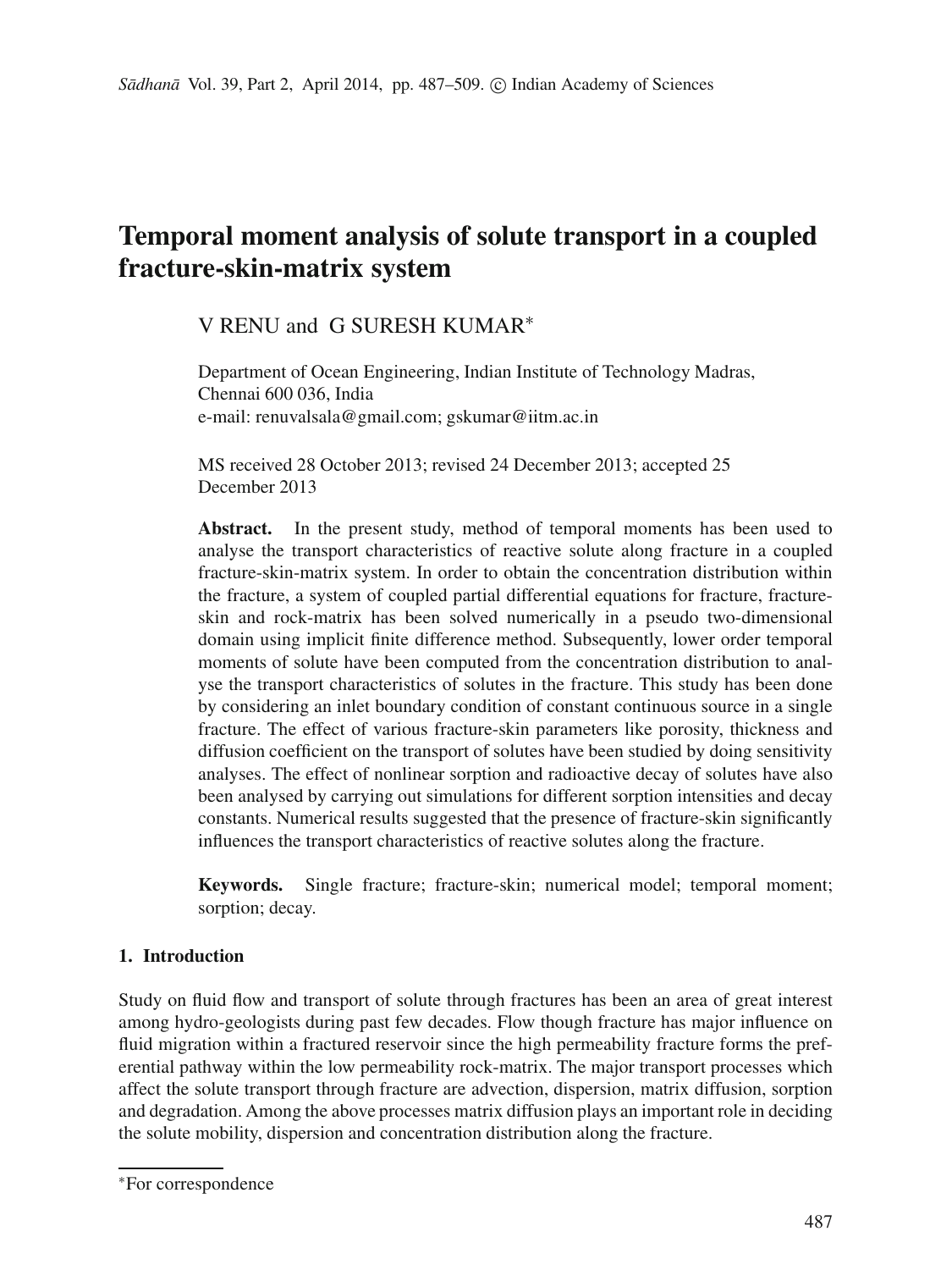Several studies have suggested the possibility of presence of a thin permeable layer known as fracture-skin at fracture-rock matrix interface (Moench [1984,](#page-21-0) [1995;](#page-21-1) Sharp [1993;](#page-21-2) Fu *et al* [1994;](#page-20-0) Driese *et al* [2001\)](#page-20-1). According to Sharp [\(1993\)](#page-21-2) fracture skins are the coatings or zones of alteration along fracture surfaces caused by mineral–water interactions, organic activity, and adherence of colloidal materials (including clay minerals) to the fracture surfaces. Sharp *et al* [\(1996\)](#page-21-3) have observed fracture skins on near-surface fractures in a wide variety of environments which include igneous rocks (tuffs, basalts and granites), sedimentary rocks (limestones, shales and sandstones) and unconsolidated alluvial sediments. Since the primary porosity of the above host rocks vary widely, the corresponding porosity of the fracture-skin may also be expected to be significant. A few more studies have been conducted to study the effect of fracture-skin in the solute transport and among them, few studies have concluded that the presence of fractureskin in the form of mineral precipitation (Fu *et al* [1994\)](#page-20-0) organic growth material (Robinson & Sharp [1997\)](#page-21-4) and clay filling (Driese *et al* [2001\)](#page-20-1) have reduced the permeability, where as some other studies have concluded that the presence of fracture-skin has resulted in an increase of permeability by developing micro-fractures (Polak *et al* [2003;](#page-21-5) Garner & Sharp [2004\)](#page-21-6). Since the solute transport parameters of fracture-skin like permeability, porosity, diffusion coefficient and retardation factor may significantly differ from that of the associated rock-matrix, the presence of fracture skin may either mitigate or enhance the mass transfer at the interface, and in turn, influence the fluid flow and solute transport within the fracture (Fu *et al* [1994;](#page-20-0) Kreisel & Sharp [1996;](#page-21-7) Landrum [2000;](#page-21-8) Phyu [2002;](#page-21-9) Robinson *et al* [1998;](#page-21-10) Sharp [1993;](#page-21-2) Sharp *et al* [1995;](#page-21-11) Zimmerman *et al* [2002;](#page-22-0) Renu & Suresh Kumar [2012\)](#page-21-12). Modelling of contaminant transport has been carried out in a set of parallel fractures with fracture skin by Robinson *et al* [\(1998\)](#page-21-10). Garner & Sharp [\(2004\)](#page-21-6) studied the solute transport in granitic rocks with fracture skin using field data from two different sites. Suresh Kumar & Sekhar [\(2005\)](#page-22-1) investigated the sensitivity of fracture velocity, fracture dispersivity, fracture spacing, matrix diffusion coefficient and matrix porosity on mobility and spreading of solutes using method of spatial moments in a coupled fracturematrix system. Suresh Kumar & Ghassemi [\(2006\)](#page-22-2) have further extended the spatial-moment analysis for studying non-isothermal solute transport with simplified dissolution/precipitation of quartz in a single fracture. Later, Sekhar *et al* [\(2006\)](#page-21-13) and Suresh Kumar [\(2008\)](#page-22-3) have investigated the effect of linear and non-linear sorption on dispersivity and macro-dispersion coefficient in a coupled fracture-matrix system. Suresh Kumar [\(2009\)](#page-22-4) has developed a numerical model to analyse the effect of sorption intensities on solute mobility in a fracture-matrix formation. Natarajan & Suresh Kumar [\(2010\)](#page-21-14) developed a numerical model to analyse the colloid facilitated radionuclide transport in a coupled fracture-skin-matrix system. Sharma *et al* [\(2012\)](#page-21-15) has numerically analysed using temporal moments the reactive transport chemicals in fractured impermeable and permeable formation. Recently, Renu & Suresh Kumar [\(2012\)](#page-21-12) have numerically analysed mobility and spreading of solutes using spatial moment analysis in a coupled fracture-skin-matrix system and they have concluded that the presence of fracture-skin significantly influences the mobility and spreading of solutes along the fracture in comparison with a coupled fracture-matrix system in the absence of fracture-skin.

In this study, we investigate the reactive transport modelling in a coupled fracture-skin-matrix system using numerical modelling along with first and second order temporal moment analysis. It can be noted that the temporal moments do not need averaging over large area or volume unlike spatial moment, while the estimated temporal moments at different distances from the source can be used to investigate the variations of the controlling parameters with scale (Woodbury & Rubin [2000\)](#page-22-5). In addition, using the method of temporal moments, arrival time data can be obtained and this data can be used to forecast environmental impact of migrating contaminant.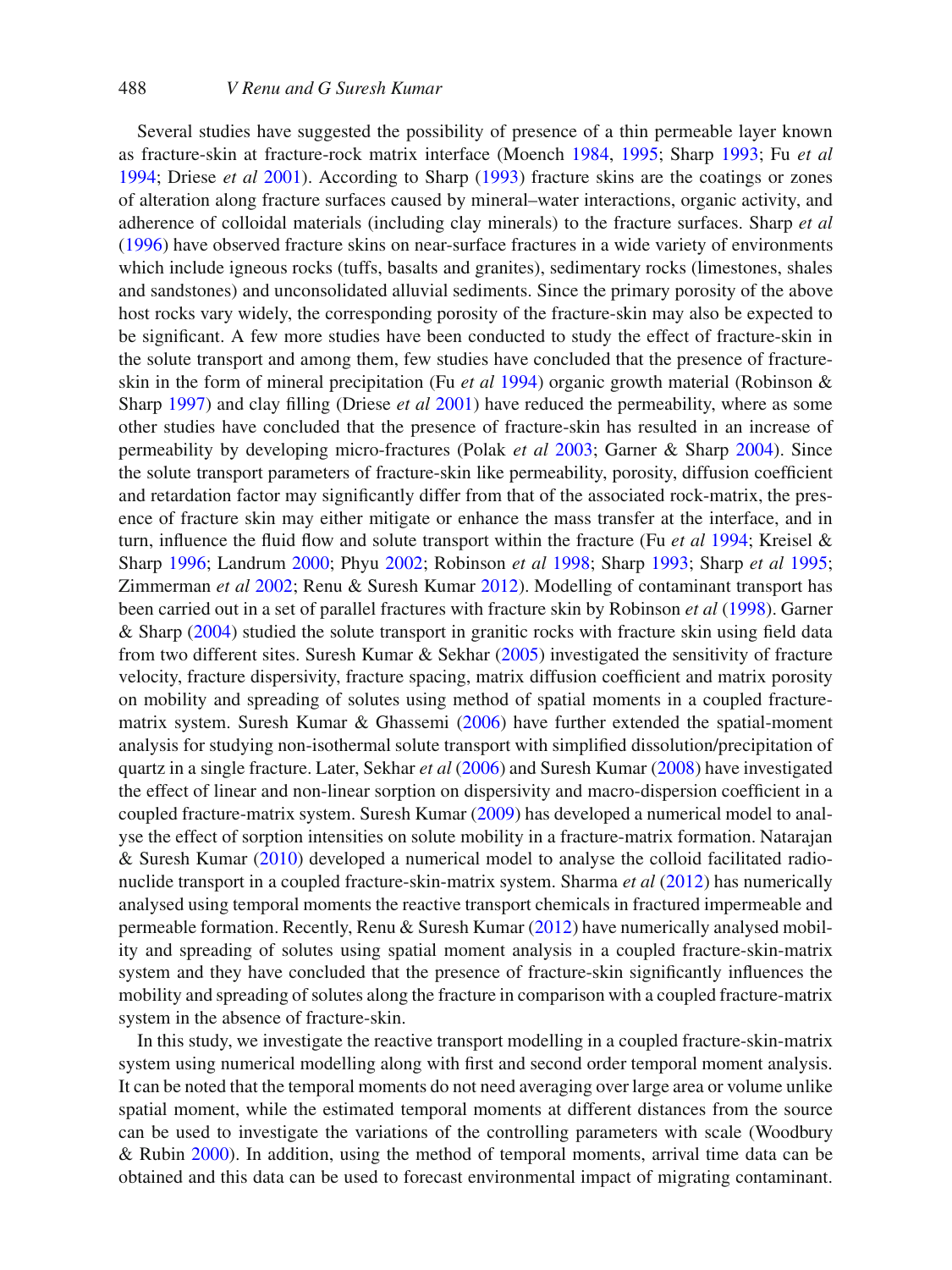Further, the temporal moment analysis helps the investigator to have an idea about the time at which a particular contaminant arrive at a locality and the standard deviation with which mean arrival time can be predicted (Naff [1992\)](#page-21-16). Temporal moment analysis is easier to perform, since it is easier to collect arrival time data at a few observation points in field or laboratory column investigations (Bardsley [2003\)](#page-20-2). Valocchi [\(1990\)](#page-22-6) made use of method of temporal moments to analyse problems involving sorbing solute transport in soils and aquifers and has stated that temporal moments are very useful in one-dimensional systems like laboratory-scale soil columns. In this context, the goal of the present study is to apply temporal moment analysis in order to quantify the velocity and dispersion coefficients of the solutes along the fracture in a coupled fracture-skin-matrix system.

#### **2. Physical system and governing transport equations**

The conceptual model corresponding to a coupled fracture-skin-matrix system (Robinson *et al* [1998;](#page-21-10) Renu & SureshKumar [2012\)](#page-21-12) is adopted in figure [1.](#page-2-0) The principal transport mechanisms considered along the fracture are advection, hydrodynamic dispersion, nonlinear sorption, first-order radioactive decay and solute transfer to adjacent fracture-skin through diffusion. The transport of solutes along the fracture is considered to be one-dimensional since the migration of solute along the high permeability fracture is faster than in the rock-matrix (Suresh Kumar & Sekhar [2005;](#page-22-1) Sekhar *et al* [2006;](#page-21-13) Sekhar & Suresh Kumar [2006;](#page-21-17) Suresh Kumar [2009\)](#page-22-4) and the ground water velocity is assumed to be constant in the fracture. It is also assumed that complete mixing of solutes is happening normal to the direction of flow due to the free molecular diffusion, and in turn, result in uniform solute concentration.

<span id="page-2-0"></span>

Figure 1. Schematic representation of solute transport in a uniform aperture single fracture with a constant source input  $C_0$  and no flux conditions at the matrix.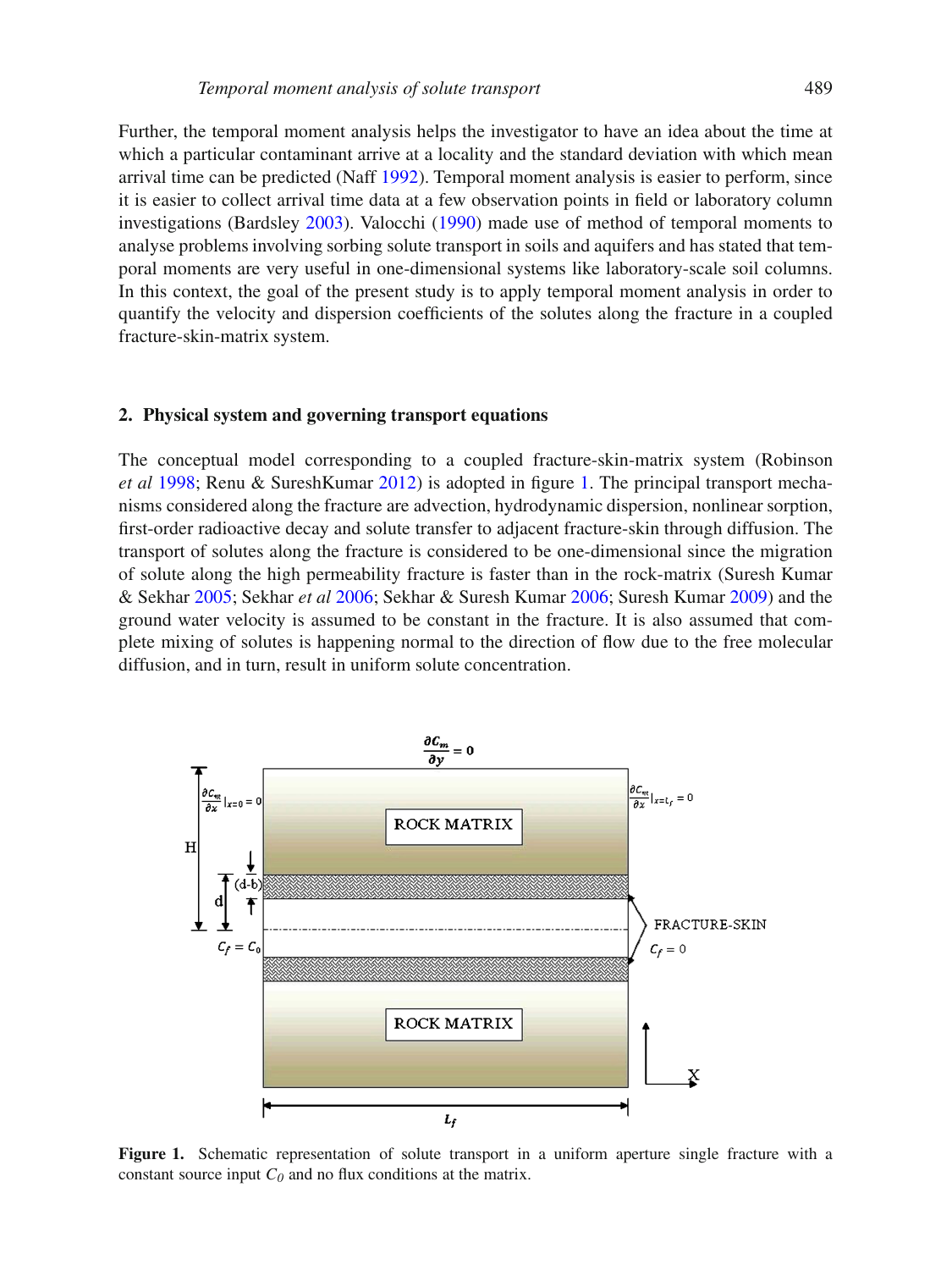# 490 *V Renu and G Suresh Kumar*

If Fickian regime dispersion is assumed along the fracture and if transverse dispersion is neglected as compared to longitudinal dispersion, the volume concentration of solute in the fracture obeys the following transport equation (Robinson *et al* [1998\)](#page-21-10).

<span id="page-3-0"></span>
$$
R_f \frac{\partial C_f}{\partial t} = D_L \frac{\partial^2 C_f}{\partial x^2} - V_0 \frac{\partial C_f}{\partial x} - \lambda C_f + \frac{\theta_s D_s}{b} \frac{\partial C_s}{\partial y} \mid y = b \,, \tag{1}
$$

where 
$$
D_L = \alpha_0 V_0 + D^*.
$$
 (2)

The transport processes in immobile zones of fracture-skin and rock-matrix are expressed as

<span id="page-3-1"></span>
$$
R_s \frac{\partial C_s}{\partial t} = D_s \frac{\partial^2 C_s}{\partial y^2} - \lambda C_s, \tag{3}
$$

<span id="page-3-2"></span>
$$
R_m \frac{\partial C_m}{\partial t} = D_m \frac{\partial^2 C_m}{\partial y^2} - \lambda C_m,\tag{4}
$$

where *b* represents the thickness of half fracture aperture  $(L)$ ;  $(d-b)$  represents the skin thickness (L); H represents the thickness of half fracture spacing (L);  $C_f$ ,  $C_s$  and  $C_m$  represent the volume concentrations of solute in fracture, fracture-skin and rock-matrix, respectively (*ML*−3), x represents the space coordinate along the flow direction in the fracture plane (L), y represents the space coordinate perpendicular to the fracture plane (L), t represents the time coordinate (T), *D*<sub>L</sub> represents hydrodynamic dispersion coefficient in the fracture (L<sup>2</sup>T<sup>-1</sup>),  $\alpha_0$  represents the longitudinal dispersivity in the fracture (L), *D*∗ represents the molecular diffusion coefficient of solute in free water (L<sup>2</sup>T<sup>-1</sup>),  $V_o$  represents the mean water velocity in fracture (LT<sup>-1</sup>),  $D_s$  and  $D_m$  represent the effective diffusion coefficients in fracture-skin and rock-matrix, respectively,  $\theta_s$ represents the porosity of fracture-skin,  $\lambda$  represents the coefficient of radio-active decay (T<sup>-1</sup>), and  $R_f$ ,  $R_s$  and  $R_m$  represent the retardation factors in fracture, fracture-skin and rock-matrix, respectively (-).

The expressions for the retardation factors describing the instantaneous linear equilibrium sorption isotherm in fracture, fracture-skin and rock-matrix have been provided in Eqs. 5(a)–(c).

$$
R_f = 1 + \frac{K_f}{b},\tag{5a}
$$

$$
R_s = 1 + \frac{\rho_s K_s}{\theta_s},\tag{5b}
$$

$$
R_m = 1 + \frac{\rho_m K_m}{\theta_m}.
$$
\n(5c)

Here  $K_f$  represents the area based surface distribution coefficient, described as the fracture surface area available for sorption per unit aqueous volume of the fluid within the fracture with length units. The notations  $K_m$  and  $K_s$  represent the volume based distribution coefficients within the rock-matrix and fracture-skin, respectively with units  $[L<sup>3</sup>/M]$ , describing the volume of sorption sites available within the rock-matrix, and fracture-skin per unit mass of solutes.  $\theta_s$  and  $\theta_m$  represent the porosity of fracture-skin and rock-matrix, respectively;  $\rho_s$  and  $\rho_m$  represent the mass density of fracture-skin and rock-matrix respectively (*ML*−3). However, equilibrium sorption is often better represented by nonlinear sorption isotherms and most commonly used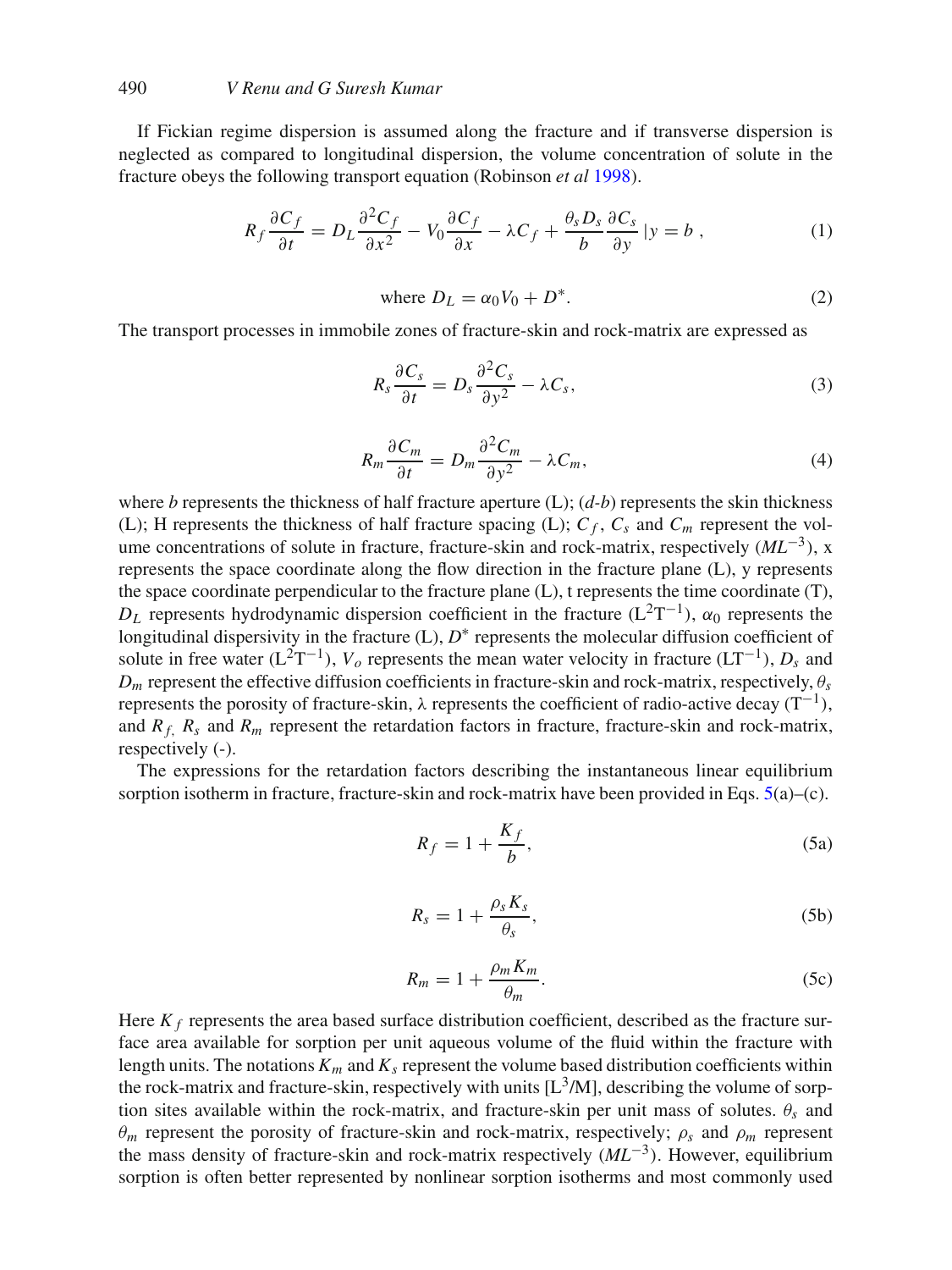sorption relationship is Freundlich sorption isotherm (Weber *et al* [1991;](#page-22-7) Renu & Suresh Kumar [2012\)](#page-21-12) and can be expressed as

$$
S = K_d C^n,\tag{6}
$$

where *C* represents the volume concentration of solute (ML−3), *S* represents the sorbed concentration (MM<sup>-1</sup>),  $K_d$  represents the partition or distribution coefficient (L<sup>3</sup>M<sup>-1</sup>), and *n* represents the Freundlich exponent, which generally vary in the range of 0.7–1.2 (Banton & Bangoy [1997\)](#page-20-3) and relates to sorption intensity.

The retardation factors for fracture, fracture-skin and rock-matrix can be modified for nonlinear isotherm and Eqs.  $(7)$ – $(9)$  represent the expressions for the same.

<span id="page-4-0"></span>
$$
R_f = 1 + \frac{K_f}{b} n C_f^{n-1},\tag{7}
$$

$$
R_s = 1 + \frac{\rho_s K_s}{\theta_s} n C_s^{n-1},\tag{8}
$$

<span id="page-4-1"></span>
$$
R_m = 1 + \frac{\rho_m K_m}{\theta_m} n C_m^{n-1}.
$$
\n<sup>(9)</sup>

#### **3. Initial and boundary conditions**

The initial solute concentration everywhere in the fracture, fracture-skin and rock matrix is assumed to be zero. A constant continuous source is assumed at the upstream boundary of the fracture and a zero flux boundary condition is assumed at the downstream end of the fracture. The downstream boundary is assumed to be far away from the inlet of fracture so that the concentration front will not reach the downstream during simulation time (Renu & Suresh Kumar [2012\)](#page-21-12). The fluxes at fracture-skin interface and skin-matrix interface are assumed to be continuous to ensure the coupling between fracture, fracture-skin and rock-matrix. Concentration at the fracture-skin interface, i.e., concentrations along the fracture walls and along the lower boundary of the fracture-skin are assumed to be equal and concentrations at the skin-matrix interface, i.e., concentration along the upper boundary of the fracture-skin and lower boundary of the rock-matrix are assumed to be equal.

The initial and boundary conditions associated with Eqs.  $(1)$ ,  $(3)$  and  $(4)$  are:

$$
C_f(x, t = 0) = C_s(x, y, t = 0) = C_m(x, y, t = 0) = 0,
$$
\n(10)

$$
C_f(x = 0, t) = C_0,
$$
\n(11)

$$
C_f\left(x = L_f, t\right) = 0,\tag{12}
$$

$$
C_f(x, t) = C_s(x, y = b, t),
$$
\n(13)

$$
\theta_s D_s \frac{\partial C_s(x, y = d, t)}{\partial y} = \theta_m D_m \frac{\partial C_m(x, y = d, t)}{\partial y},
$$
\n(14)

$$
C_{s}(x, y = d, t) = C_{m}(x, y = d, t),
$$
\n(15)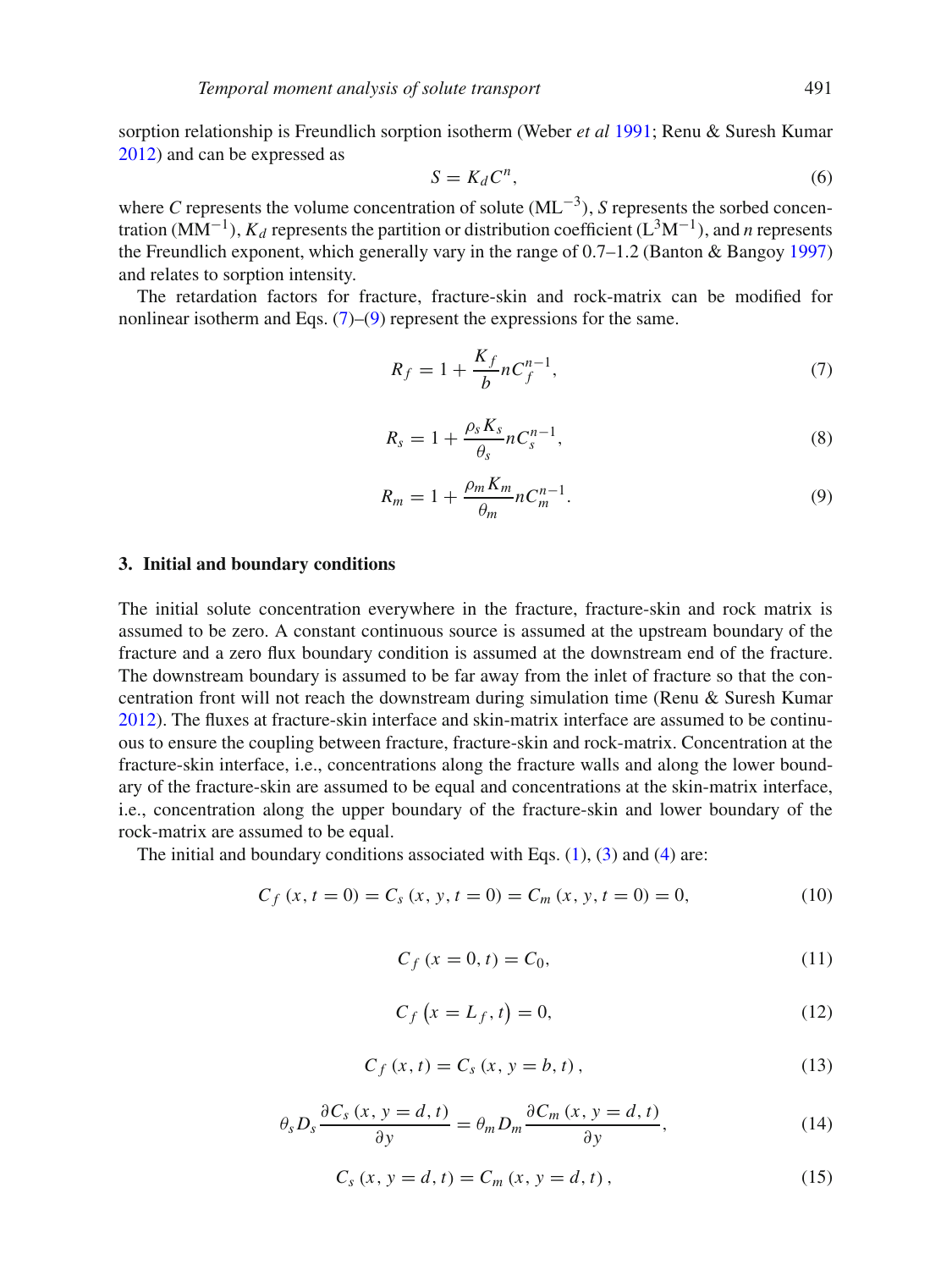$$
\frac{\partial C_m(x, y = H, t)}{\partial y} = 0,
$$
\n(16)

where *H* represents the fracture spacing (L), and  $L_f$  represents the fracture length in x direction  $(L)$ .

#### **4. Numerical method and moment analysis**

In this study, the system of partial differential equations for fracture, fracture-skin and rockmatrix is solved numerically in a one-dimensional framework using second-order central difference finite difference scheme. Uniform grid size is assumed within the fracture and nonuniform grid sizes are assumed within fracture-skin and rock-matrix. Smaller grid sizes are adopted near fracture-skin and skin-matrix interface. The solution is iterated at each time step to satisfy the continuity at the fracture-skin interface. The retardation factors in the fracture, fracture-skin and rock-matrix for all nodes in the coupled fracture-skin-matrix system are computed as nonlinear functions of solute concentration, at each time level, are substituted into the solute transport at current time levels (Suresh Kumar [2008;](#page-22-3) Renu & Suresh Kumar [2012\)](#page-21-12). The simulations are carried out starting with small time steps to ensure the accuracy of the results. The results of numerical model are compared with the available analytical solution (Robinson *et al* [1998\)](#page-21-10). The numerical results are found to be in close agreement with analytical solution for a ranges of values pertaining to fracture, fracture-skin and rock-matrix transport parameters.

In general, the analysis on fluid flow and its associated transport of solutes in a saturated sub-surface fractured formation is generally highly complex in space and time. In addition, the fluid flow in a saturated rock-mass is typically dominated by hyperbolic nature of equations as against the conventional parabolic dominant diffusivity equation, used to describe the fluid flow through a sub-surface system using the macroscopic Darcy's law. Such hyperbolic nature of equations does not allow the physical system to proceed towards a steady-state condition unlike parabolic equations, and subsequently, the concept of transient simulation of flow and transport characteristics becomes inevitable, and temporal moments offer an approach to reduce such time demands of transient simulations. Thus, temporal moments reduce transient governing equations to steady-state and directly simulate the temporal characteristic of the system for linear equations with time-independent coefficients. This reduction is achieved through the integral transformation of zeorth, first and second temporal moments. The zeroth temporal moment represents a simple integral of a response over time, while the first and second temporal moments provide the characteristic response time of the system and square of the characteristic response duration, respectively (Leube *et al* [2012\)](#page-21-18).

The temporal moment analysis has been shown to be useful for describing solute breakthrough curves (BTC) measured from a solute transport experiment (Rasmuson [1985\)](#page-21-19). Since the resulting Gaussian or bell-shaped BTCs (obtained from numerical modelling) closely match with a probability distribution function (pdf), the statistical properties of the measured breakthrough curve can be used to characterize the behaviour of solute transport processes in a saturated sub-surface system (Govindarajau & Das [2007\)](#page-21-20).

After obtaining the concentration distribution along the fracture for a coupled fractureskin-matrix system, at each time level, from the above numerical method, the method of temporal moments of lower order for an evolving solute, as a function of space is calculated. Temporal moment estimation has been often used to define the arrival time of a contaminant plume at different distances from source. In addition, temporal moment analysis provides an insight on scale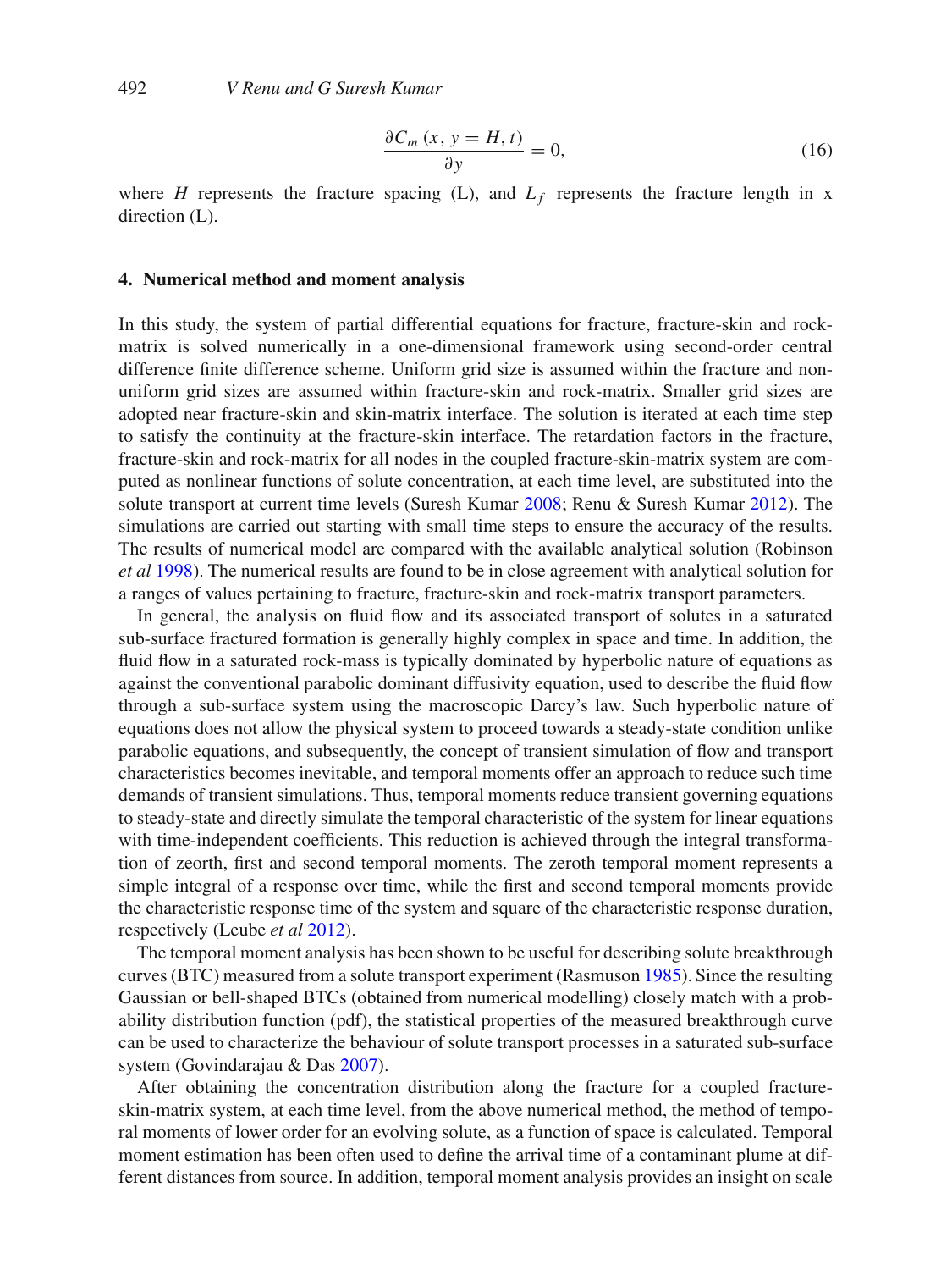dependent characteristics of fracture, skin and rock-matrix parameters as it provides the variation of conventional constant parameters such as velocity and dispersion coefficient as a function of space along the fracture length, while it is to be noted that the each spatial value from the temporal moment analysis represents an average over the time scale of interest. Thus, the information from spatial and temporal moment analyses has different bases. Spatial moment analysis provides better understanding on non-Fickian behaviour of solutes, while temporal moment analysis provides a better understanding on the scale-dependent characteristic nature of constant coefficients used in conventional Advection-Dispersion Equation (ADE).

In the present study, the transport parameters are analysed by computing the zeroth, first, and second temporal moments of concentration distribution along the fracture. Temporal moments can be computed for numerical analysis if concentration data at all time levels are available at a particular location. Such usage of temporal moments is suitable for numerical simulations in the sense that all nodal concentrations in time are available at a given location.

The zeroth moment  $(M<sub>0</sub>)$  is proportional to the total aqueous mass of solute within the high permeability fracture, the first temporal moment  $(M_1)$  provides the residence time, second temporal moment  $(M<sub>2</sub>)$  describes the spread or deviation about the center of the mass. The method of evaluation of zeroth moment, first moment, second moment, mean  $(X_1)$ , variance  $(X_2)$  and space dependant velocity and macro-dispersion coefficient are provided in Eqs.  $(17)$ – $(26)$ .

<span id="page-6-0"></span>
$$
M_0 = \int_{0}^{T} c(x, t) dt.
$$
 (17)

Eq. [\(17\)](#page-6-0) represents the area underneath the concentration breakthrough curve, which can be estimated by the Simpson's 1/3rd rule, which is an extension of Trapezoidal rule, where the integrand is approximated by a second order polynomial.

$$
I = \int_{a}^{b} f(x) dx \approx \int_{a}^{b} f_2(x) dx,
$$
 (18)

where  $f_2(x)$  is a second order polynomial given by

<span id="page-6-1"></span>
$$
f_2(x) = a_0 + a_1 x + a_2 x^2.
$$
 (19)

Since for Simpson's 1/3rd rule, the limits of the function are taken between the intervals *a* and *b*, the segment width becomes

$$
h = \frac{b - a}{2}.\tag{20}
$$

Thus, the Simpson's  $1/3<sup>rd</sup>$  rule is given by

$$
\int_{a}^{b} f(x) dx \approx \frac{h}{3} [f(a) + 4f(\frac{a+b}{2}) + f(b)].
$$
\n(21)

The zeroth moment represents the 'effective mass' of the concentration breakthrough curve. The first moment of the breakthrough curve is found by summing the products of the individual zeroth moments and the elapsed time (t) measured to each time step from the beginning of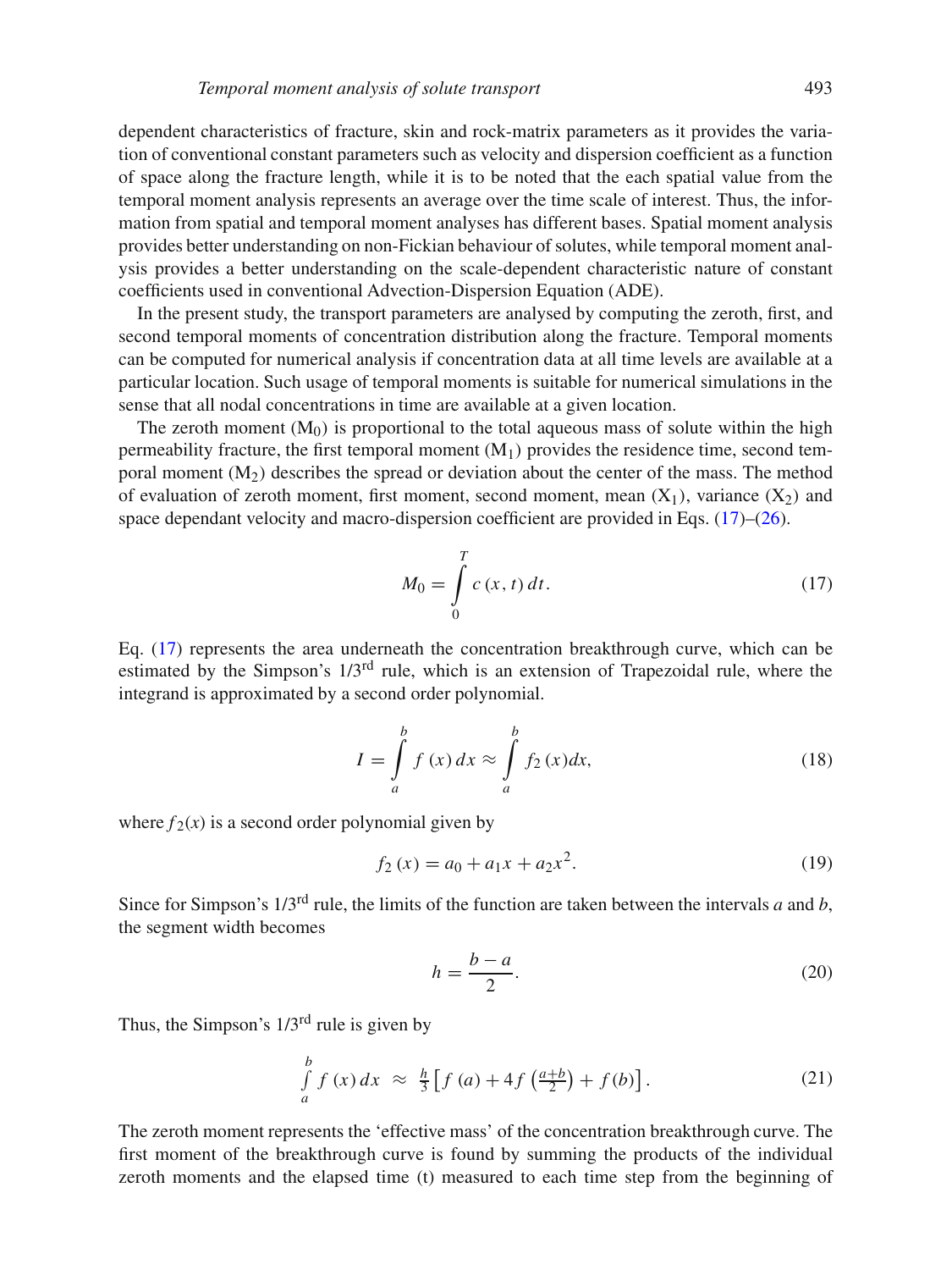solute injection as expressed in Eq. [\(22\)](#page-7-1). The second temporal moment involves the square of the elapsed time  $(t^2)$  as provided in Eq. [\(23\)](#page-7-2).

<span id="page-7-1"></span>
$$
M_1 = \int_0^T t c(x, t) dt,
$$
\n(22)

<span id="page-7-2"></span>
$$
M_2 = \int_0^T t^2 c(x, t) dt.
$$
 (23)

The first normalized temporal moment is computed as provided in Eq. [\(24\)](#page-7-3), which represents the mean breakthrough time, i.e., the time when half of the injected mass passed through the location of measurement.

<span id="page-7-3"></span>
$$
T_1(x) = \frac{M_1}{M_0}.\t(24)
$$

The second normalized temporal moment is computed as provided in Eq. [\(25\)](#page-7-4), which represents the degree of mixing of the solute mass within the fracture.

<span id="page-7-4"></span>
$$
T_{11}(x) = \frac{M_2}{M_0} - \left[\frac{M_1}{M_0}\right]^2.
$$
 (25)

From the computed first and second normalized temporal moments, the solute velocity, and the macro-dispersion coefficient can be obtained using the following expressions:

$$
V(x) = \frac{dx}{d\left\{T_1(x)\right\}}; \quad D(x) = \frac{1}{2} \frac{V^3 d\left\{T_{11}(x)\right\}}{dx}, \tag{26}
$$

<span id="page-7-0"></span>where  $V(x)$  and  $D(x)$  represent the velocity and macro-dispersion coefficient respectively in the fracture corresponding to a particular location (x) along the fracture.

The expressions for first and second normalized temporal moments (Eqs. [24](#page-7-3) and [25\)](#page-7-4) are valid for concentration pulse source. A first derivative of the concentration in the fracture is used to obtain the equivalent pulse of constant continuous source used at the inlet of fracture in order to use Eqs. [\(17\)](#page-6-0) to [\(26\)](#page-7-0). From such an analysis, the spatial variation of the effective parameters of the coupled fracture-skin-matrix system such as solute velocity and spreading of solutes along the fracture is assessed.

# **5. Results and discussions**

Figure [2](#page-8-0) provides the spatial distribution of zeroth temporal moment, which quantifies the total mass in the breakthrough distribution of concentration in a fractured formation in the presence (Cases 3 and 4) and absence (Case 1) of fracture-skin. It is observed from figure [2](#page-8-0) that in the absence of fracture-skin and rock-matrix (Case 1) the total mass of solute within the fracture remains equal to 100 mg/l. It is also noted that this mass is distributed uniformly throughout the entire length of the fracture at a rate of 1 mg/l, which is equal to that of the concentration at the inlet, and subsequently represents that there is no mass transfer either into fracture-skin or rock-matrix associated with it. However, the mass distribution within the fracture in the presence of fracture-skin is no more uniform within the fracture and the mass distribution varies linearly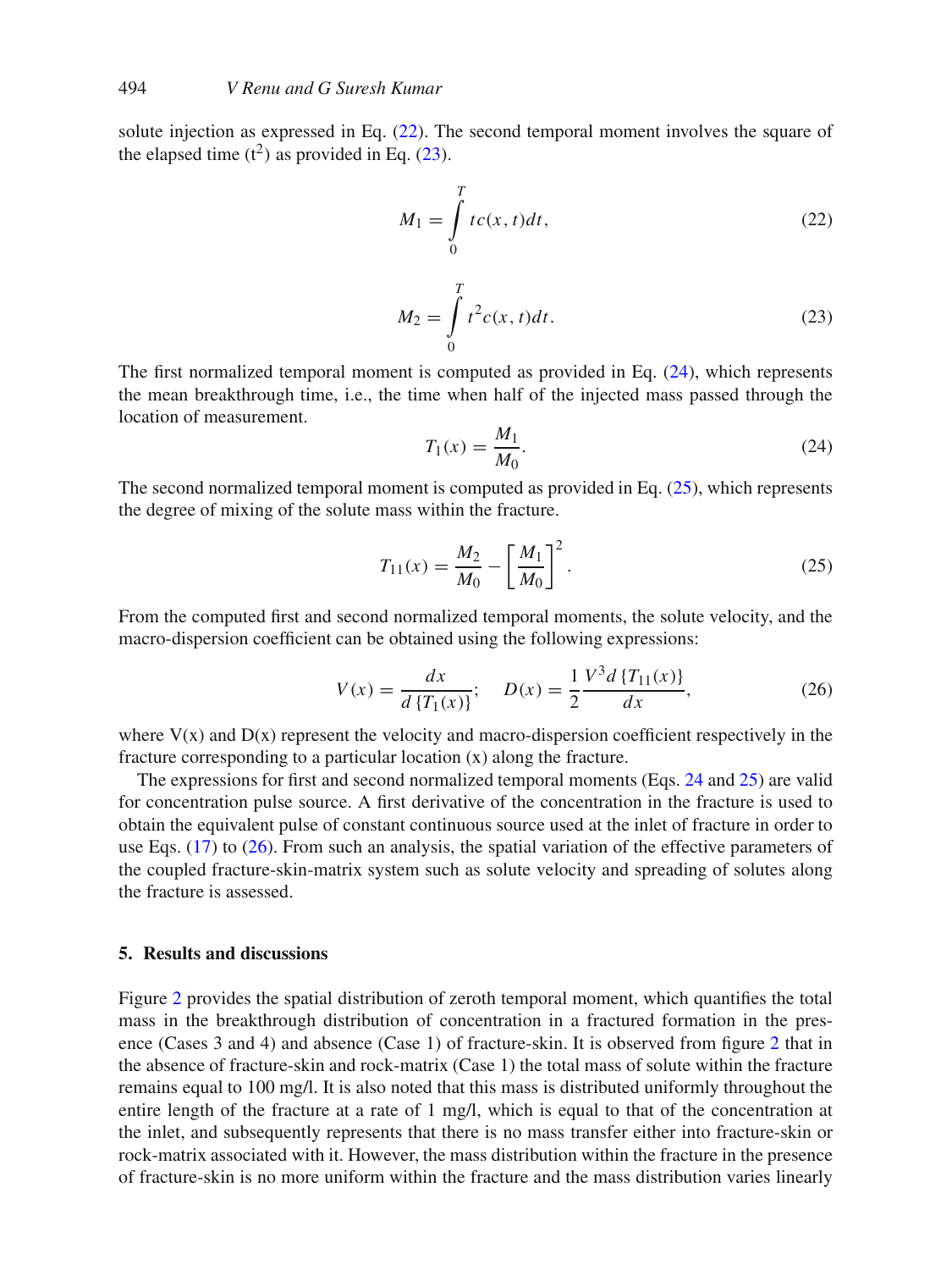<span id="page-8-0"></span>

**Figure 2.** Spatial distribution of zeroth temporal moment for a coupled fracture-skin-matrix system. Refer table [1](#page-8-1) for base case parameters. (Case 1: Fracture only; Case 3:  $\theta_s = 0.00145$ ; Case 4:  $\theta_s = 0.0145$ ).

within the fracture with a relatively low fracture-skin thickness (Case 3), while the mass distribution within the fracture varies nonlinearly (similar to that of an exponential decay) for a relatively larger fracture-skin thickness (Case 4). However, it can be noted that the total mass of solute in all these cases remain the same at 100 mg/l. It is observed from figure [2](#page-8-0) that the mass accumulation nearer to the fracture inlet is very high (nearly  $3 \text{ mg/l} \& 1 \text{ m}$ ), while the same is

| Variable                                                    | Skin 1                               |
|-------------------------------------------------------------|--------------------------------------|
| Average fluid flow velocity in fracture $(V_0)$             | $1.0 \text{ m/d}$                    |
| Fracture dispersivity $(\alpha)$                            | $0.001$ m                            |
| Longitudinal dispersion coefficient within the fracture (L) | $1 \times 10^{-3}$ m <sup>2</sup> /d |
| Free molecular diffusion coefficient in water $(D^*)$       | $1 \times 10^{-6}$ m <sup>2</sup> /d |
| Effective diffusion coefficient in the rock-matrix $(Dm)$   | $4 \times 10^{-6}$ m <sup>2</sup> /d |
| Effective diffusion coefficient in the fracture-skin $(Ds)$ | $4 \times 10^{-7}$ m <sup>2</sup> /d |
| Porosity of fracture-skin $(\theta_s)$                      | 0.0145                               |
| Porosity of rock-matrix $(\theta_m)$                        | 0.145                                |
| Length of fracture $(L_f)$                                  | 150 <sub>m</sub>                     |
| Fracture pacing (2H)                                        | $0.31 \text{ m}$                     |
| Half fracture aperture (b)                                  | $0.0002 \; \mathrm{m}$               |
| Skin thickness (d-b)                                        | $0.0018 \; \mathrm{m}$               |
| Radioactive decay $(\lambda)$                               | $0.0 d^{-1}$                         |
| Cell width $(\Delta x)$                                     | $0.001 \; \mathrm{m}$                |
| Time step $(\Delta t)$                                      | 0.005 d                              |
| Total simulation time (TST)                                 | 100 days                             |

<span id="page-8-1"></span>**Table 1.** Base case parameters [basic dataset taken from Robinson *et al* [\(1998\)](#page-21-10)].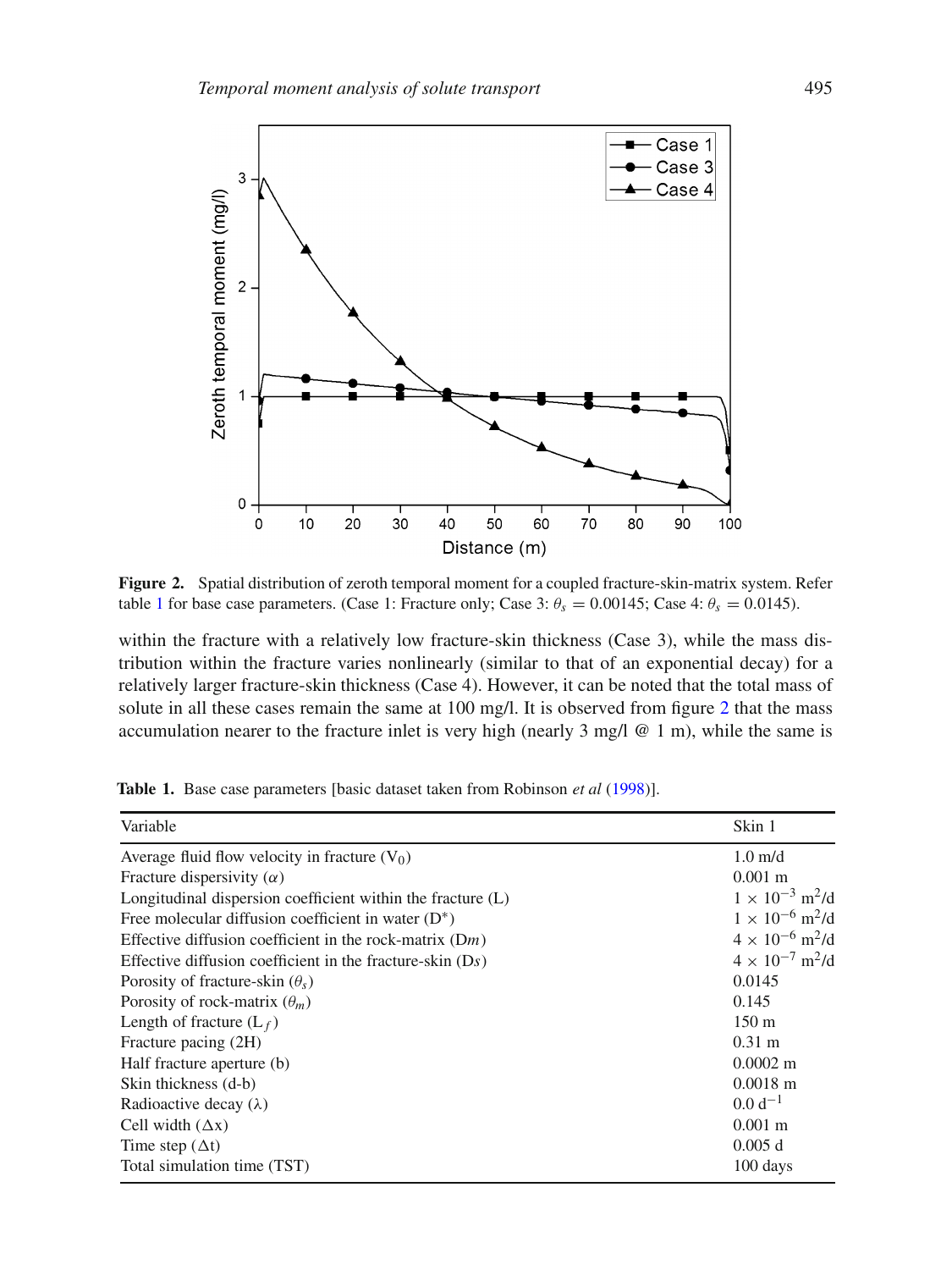| Parameter | Skin<br>porosity<br>$(\theta_s)$ | Eff. diffusion<br>coefficient<br>in skin<br>$(D_s(m^2/d))$ | Matrix<br>porosity<br>$(\theta_m)$ | Eff. diffusion<br>coefficient<br>in matrix<br>$(D_m (m^2/d))$ | Fracture<br>skin<br>thickness<br>$(d-b(m))$ | Radioactive<br>decay<br>$(\lambda(\text{d}))$ | Sorption<br>intensity<br>(n) |
|-----------|----------------------------------|------------------------------------------------------------|------------------------------------|---------------------------------------------------------------|---------------------------------------------|-----------------------------------------------|------------------------------|
| Case 1    | $\bf{0}$                         | $\Omega$                                                   | $\bf{0}$                           | $\Omega$                                                      | $\Omega$                                    | $\Omega$                                      | $\Omega$                     |
| Case 2    | 0                                | $\Omega$                                                   | 0.145                              | $4*10^{-6}$                                                   | $\theta$                                    | $\overline{0}$                                | $\overline{0}$               |
| Case 3    | 0.00145                          | $4*10^{-7}$                                                | 0.145                              | $4*10^{-6}$                                                   | 0.0018                                      | $\theta$                                      | $\Omega$                     |
| Case 4    | 0.0145                           | $4*10^{-7}$                                                | 0.145                              | $4*10^{-6}$                                                   | 0.0018                                      | $\overline{0}$                                | $\theta$                     |
| Case 5    | 0.145                            | $4*10^{-7}$                                                | 0.145                              | $4*10^{-6}$                                                   | 0.0018                                      | $\overline{0}$                                | $\theta$                     |
| Case 6    | 0.00145                          | $4*10^{-7}$                                                | 0.145                              | $4*10^{-6}$                                                   | 0.0005                                      | $\overline{0}$                                | $\overline{0}$               |
| Case 7    | 0.00145                          | $4*10^{-7}$                                                | 0.145                              | $4*10^{-6}$                                                   | 0.001                                       | $\overline{0}$                                | $\Omega$                     |
| Case 8    | 0.00145                          | $4*10^{-7}$                                                | 0.145                              | $4*10^{-6}$                                                   | 0.05                                        | $\overline{0}$                                | $\Omega$                     |
| Case 9    | 0.145                            | $4*10^{-7}$                                                | 0.145                              | $4*10^{-6}$                                                   | 0.0005                                      | $\overline{0}$                                | $\Omega$                     |
| Case 10   | 0.145                            | $4*10^{-7}$                                                | 0.145                              | $4*10^{-6}$                                                   | 0.001                                       | $\overline{0}$                                | $\Omega$                     |
| Case 11   | 0.145                            | $4*10^{-7}$                                                | 0.145                              | $4*10^{-6}$                                                   | 0.05                                        | $\overline{0}$                                | $\Omega$                     |
| Case 12   | 0.0145                           | $4*10^{-7}$                                                | 0.145                              | $4*10^{-6}$                                                   | 0.0018                                      | $\overline{0}$                                | $\overline{0}$               |
| Case 13   | 0.00145                          | $4*10^{-8}$                                                | 0.145                              | $4*10^{-6}$                                                   | 0.0018                                      | $\overline{0}$                                | $\overline{0}$               |
| Case 14   | 0.0145                           | $4*10^{-7}$                                                | 0.00145                            | $4*10^{-8}$                                                   | 0.0018                                      | $\overline{0}$                                | $\overline{0}$               |
| Case 15   | 0.145                            | $4*10^{-6}$                                                | 0.00145                            | $4*10^{-8}$                                                   | 0.0018                                      | $\overline{0}$                                | $\Omega$                     |
| Case 16   | 0.145                            | $4*10^{-6}$                                                | 0.145                              | $4*10^{-6}$                                                   | 0.0018                                      | $\overline{0}$                                | 0.8                          |
| Case 17   | 0.145                            | $4*10^{-6}$                                                | 0.145                              | $4*10^{-6}$                                                   | 0.0018                                      | $\overline{0}$                                | 1.0                          |
| Case 18   | 0.145                            | $4*10^{-6}$                                                | 0.145                              | $4*10^{-6}$                                                   | 0.0018                                      | $\theta$                                      | 1.2                          |
| Case 19   | $\bf{0}$                         | $\bf{0}$                                                   | $\bf{0}$                           | $\mathbf{0}$                                                  | $\bf{0}$                                    | 0.05                                          | $\bf{0}$                     |
| Case 20   | 0                                | 0                                                          | 0.145                              | $4*10^{-6}$                                                   | $\bf{0}$                                    | 0.05                                          | $\bf{0}$                     |
| Case 21   | 0.145                            | $4*10^{-7}$                                                | 0.145                              | $4*10^{-6}$                                                   | 0.0018                                      | 0.05                                          | 0                            |

<span id="page-9-0"></span>**Table 2.** Variation of parameters in different cases.

very low (nearly 0 mg/l  $\omega$  100 m) towards the outlet in the presence of fracture-skin with significant thickness (Case 4). This implies that a large diffusive mass transfer will be associated towards the inlet, while there is no opportunity for diffusive mass transport at all towards the outlet as the associated mass distribution towards the outlet is nearly zero. It can be concluded from figure [2](#page-8-0) that the total mass of solute in a coupled fracture-skin-matrix system is conserved in the absence of radioactive decay (table [2\)](#page-9-0).

Figure [3](#page-10-0) provides the spatial distribution of first temporal moment (mean arrival time) for different values of fracture-skin porosities. It is observed from figure [3](#page-10-0) that in the absence of fracture-skin and rock-matrix (Case 1) the mean arrival time of solute in the fracture varies linearly and from the slope of the profile it can be seen that the solute velocity along the fracture is 1 m/day and is equal to the fluid velocity. Whereas in case of a coupled fracture-matrix system (Case 2), the variation of mean arrival time along the fracture is nonlinear and the slope of the profile is decreasing as the distance from the source increases and finally it tends to approach zero (at the end of 80 m in figure [3\)](#page-10-0). Further it can be noted from figure [3](#page-10-0) that in case of coupled fracture-skin-matrix system with low fracture-skin porosity (Cases 3 and 4), the mean arrival time is linearly varying along the fracture. It can be observed from figure [3](#page-10-0) that in a coupled fracture-skin-matrix system with low porosity fracture-skin, the solute velocity along the fracture is constant. In the case of high fracture-skin porosity (Case 3) slope of the profiles is constant near the source and slope of curve is becoming zero away from the source (at the end of 100 m in figure [3\)](#page-10-0) which indicates that the solute velocity along the fracture is constant near the source and solute velocity is becoming zero away from the source.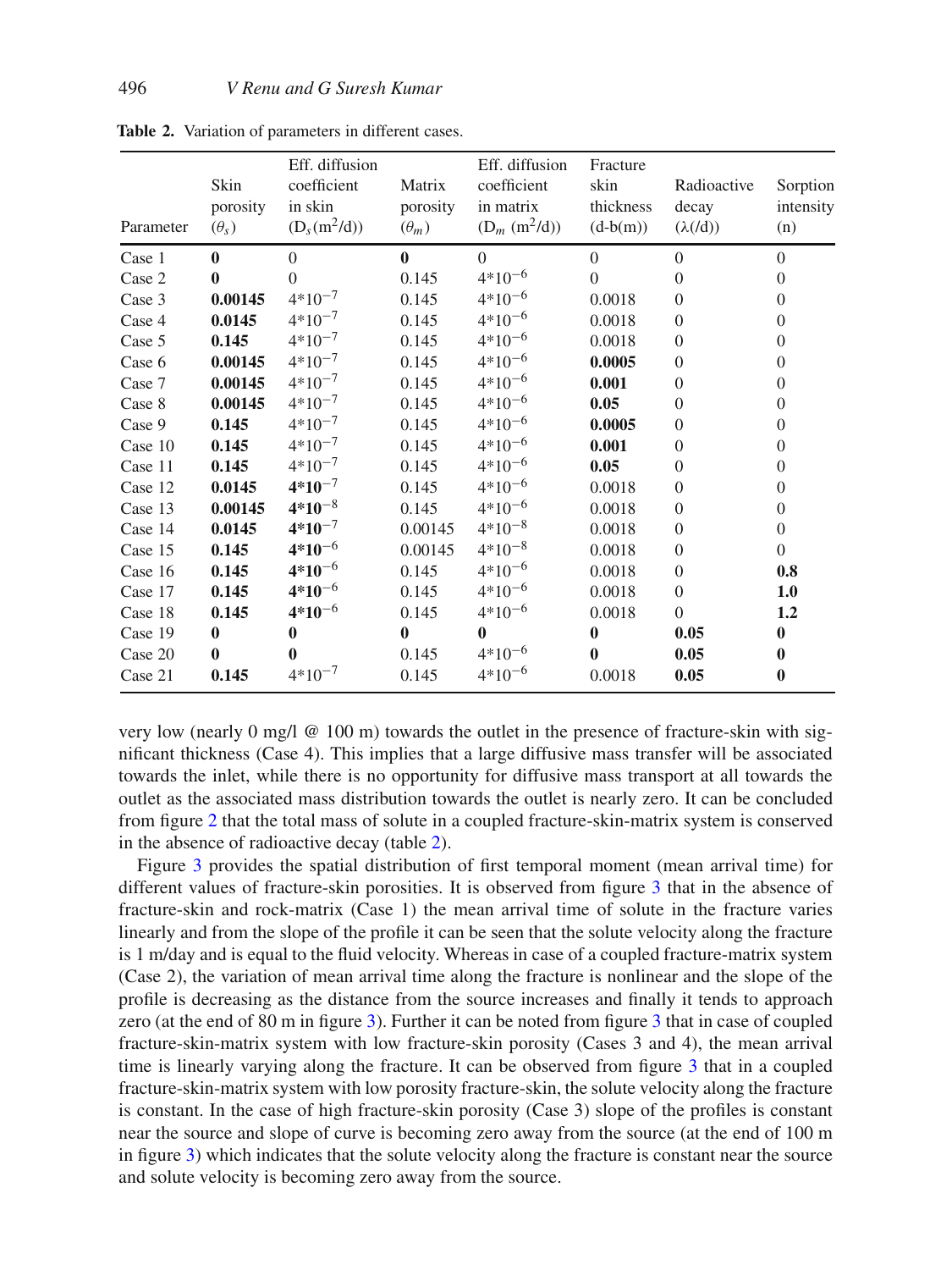<span id="page-10-0"></span>

**Figure 3.** Spatial distribution of first temporal moment for a coupled fracture-skin-matrix system. Refer table [1](#page-8-1) for base case parameters. (Case 1: Fracture only; Case 2: Fracture-Matrix; Case 3:  $\theta_s = 0.00145$ ; Case 4:  $\theta_s = 0.0145$ , Case 5:  $\theta_s = 0.145$ ).

Figure [4](#page-11-0) provides spatial distribution of second temporal moment (variance of the mean arrival time) for same data set as given in figure [3.](#page-10-0) It can be seen from figure [4](#page-11-0) that value of the second temporal moment increases nonlinearly in both coupled fracture-matrix system (Case 2) and in coupled fracture-skin-matrix system (Cases 3, 4 and 5) which indicates that the magnitude of solute dispersion coefficient is scale dependant in both the cases. Magnitude of dispersion coefficient of solutes can be computed from the slope of the profiles using Eq. [\(19\)](#page-6-1). It can be observed from figure [4](#page-11-0) that the presence of fracture-skin may reduce or increase quantum of dispersion in comparison to that in a coupled fracture-matrix system depending on porosity of fracture-skin. Presence of high porosity fracture-skin will enhance solute spreading whereas presence of low porosity fracture-skin will reduce of solute spreading. In all cases shown in figure [4](#page-11-0) quantum of dispersion is very large near the fracture inlet and reduces exponentially along the fracture.

Figure [5](#page-11-1) provides the spatial distribution of first temporal moment for a coupled fractureskin-matrix system for a range of fracture-skin thicknesses under very low fracture-skin porosity  $(\theta_s = 0.00145)$  $(\theta_s = 0.00145)$  $(\theta_s = 0.00145)$ . It can be observed from figure 5 that the mean arrival time is increasing linearly along the fracture for all cases of fracture-skin thickness and the solute velocity remains constant along the fracture in all the three cases of fracture-skin thickness. It implies that under very low fracture-skin porosity, velocity of solute is not scale dependant and mobility of solute is not sensitive to thickness of fracture-skin. Figure [6](#page-12-0) provides spatial distribution of second temporal moment for same data sets as seen in figure [5.](#page-11-1) It can be noted from figure [6](#page-12-0) that under low fracture-skin porosity solute spreading is sensitive to thickness of fracture-skin. In all three cases shown in figure [6,](#page-12-0) slope of profiles are very large near the source and is becoming zero away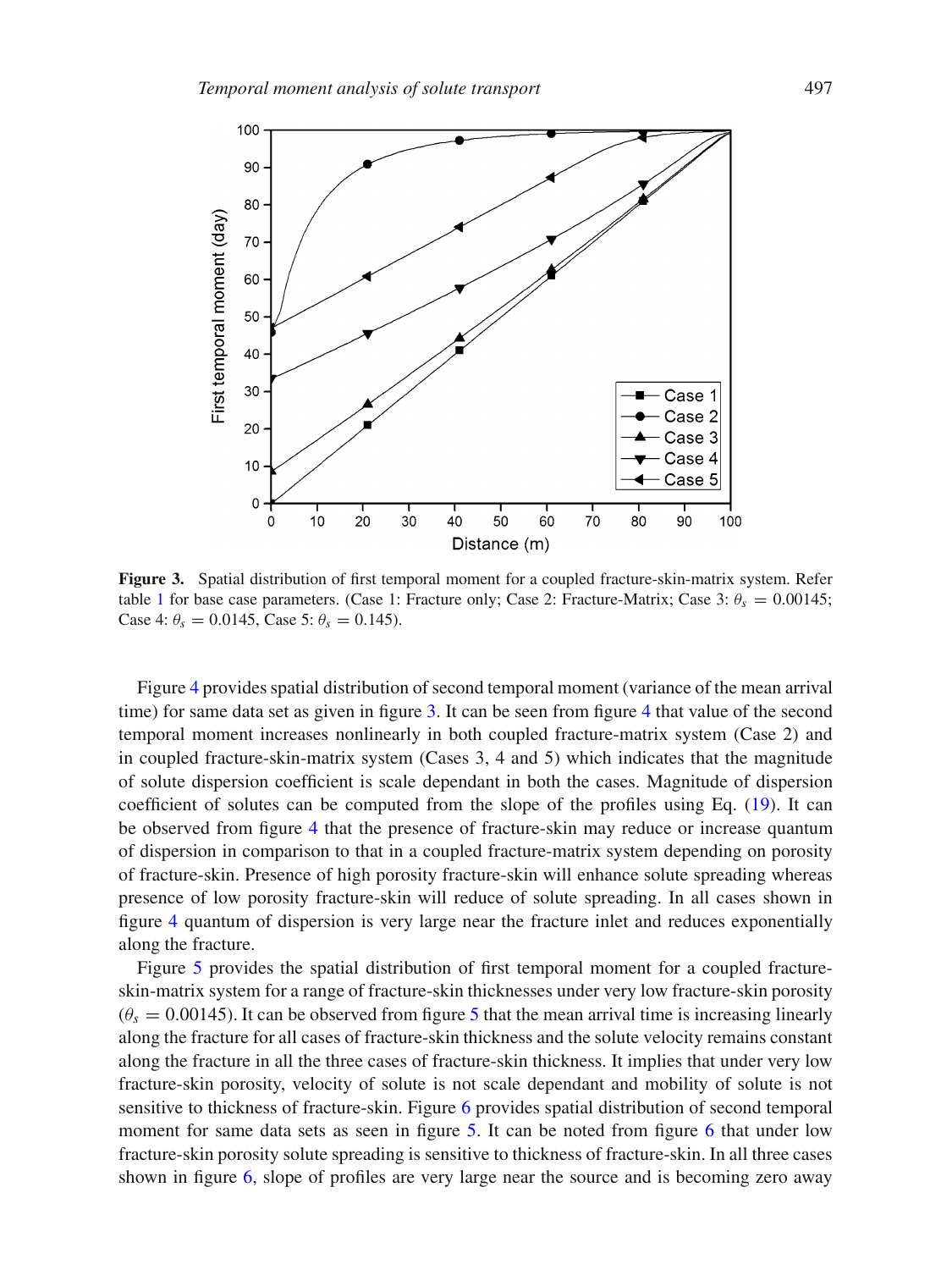<span id="page-11-0"></span>

**Figure 4.** Spatial distribution of second temporal moment for a coupled fracture-skin-matrix system. Refer table [1](#page-8-1) for base case parameters (Case 1: Fracture only; Case 2: Fracture-Matrix; Case 3:  $\theta_s$  = 0.00145; Case 4:  $\theta_s = 0.0145$ , Case 5:  $\theta_s = 0.145$ ).

<span id="page-11-1"></span>

**Figure 5.** Spatial distribution of first temporal moment for a coupled fracture-skin-matrix system.  $\theta_s =$ 0.00[1](#page-8-1)45, refer table 1 for base case parameters (Case 6:  $(d-b) = 0.0005$  m; Case 7:  $(d-b) = 0.001$  m; Case  $8: (d-b) = 0.05$  m).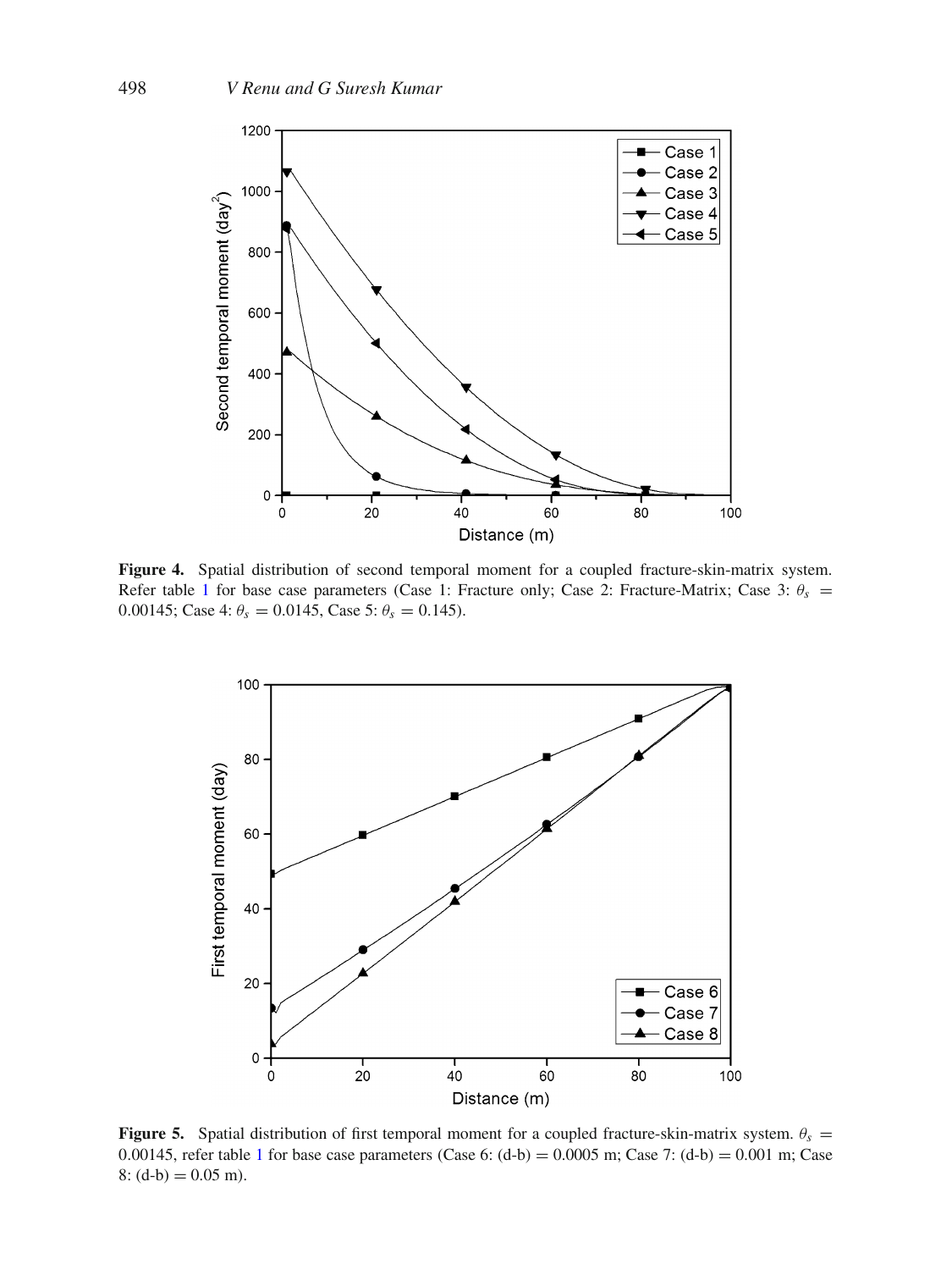<span id="page-12-0"></span>

**Figure 6.** Spatial distribution of second temporal moment for a coupled fracture-skin-matrix system.  $\theta_s =$ 0.00[1](#page-8-1)45, refer table 1 for base case parameters (Case 6:  $(d-b) = 0.0005$  m; Case 7:  $(d-b) = 0.001$  m; Case  $8: (d-b) = 0.05$  m).

from fracture inlet. Further, it can be noted from figure [6](#page-12-0) that the solute spreading reduces with increase in fracture-skin thickness.

Figure [7](#page-13-0) provides the spatial variation of first temporal moment for fracture-skin thicknesses varying over two orders of magnitude under high fracture-skin porosity. It can be observed from figure [7](#page-13-0) that in case of low fracture-skin thickness (Cases 9 and 10), the mean arrival time of solute is varying linearly along the fracture and the solute velocity remains constant whereas in case of high fracture-skin thickness (Case 11), the mean arrival time is showing a nonlinear variation along the fracture. In case of high fracture-skin thickness solute velocity is more near the source and it reduces to zero away from source. It implies that under high fracture-skin porosity, solute velocity is sensitive to thickness of fracture-skin and under high fracture-skin porosity and large fracture-skin thickness; solute mobility scale dependant. Figure [8](#page-13-1) provides spatial distribution of second spatial moment for same data sets as seen in figure [7.](#page-13-0) It can be seen from figure [8](#page-13-1) that under very high fracture-skin porosity, for all three cases of fracture-skin thicknesses the second temporal moment shows a nonlinear variation along the fracture and the magnitude of dispersion coefficient is not sensitive to thickness of fracture-skin. Further, it can be noted from figure [8](#page-13-1) that the quantum of dispersion is very huge near the fracture inlet and it exponentially reduces as distance from source increases.

Figure [9](#page-14-0) provides spatial distribution of first temporal moment when properties of rock-matrix  $(\theta_m$  and  $D_m$ ) have larger magnitude than that of its associated fracture-skin  $(\theta_s$  and  $D_s$ ). Case 12 in figure [9](#page-14-0) corresponds to the case parameters or rock matrix  $(D_m$  and  $\theta_m$ ) are slightly larger than that of fracture-skin whereas Case 13 corresponds to the case in which parameters of rockmatrix are significantly higher than that of fracture-skin. It is observed from figure [9](#page-14-0) that mean arrival time is showing a linear variation indicating a constant velocity of solutes along the fracture in both the cases and from the figure it can be inferred that the solute velocity is not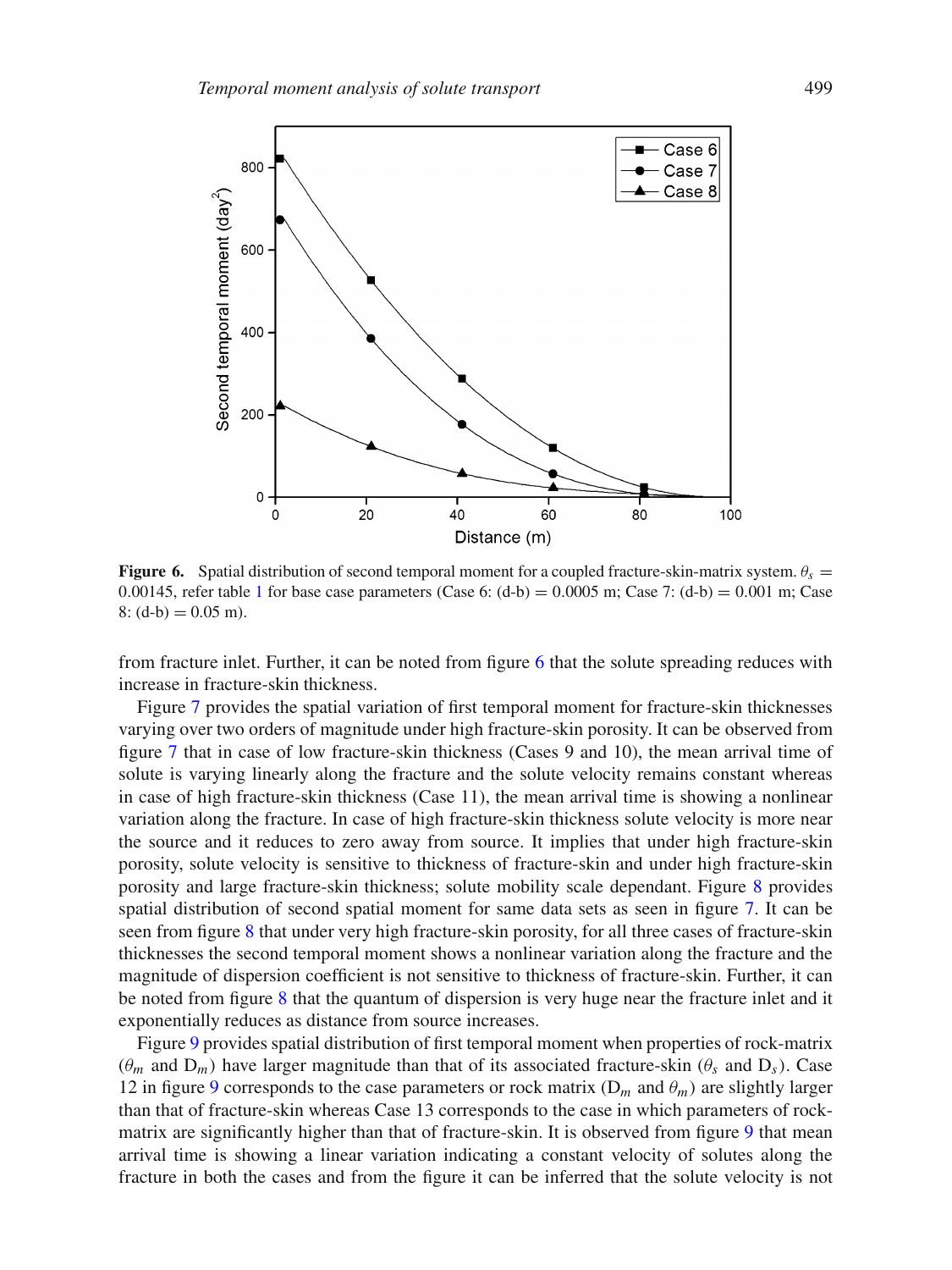<span id="page-13-0"></span>

**Figure 7.** Spatial distribution of first temporal moment for a coupled fracture-skin-matrix system.  $\theta_s =$ 0.[1](#page-8-1)45, refer table 1 for base case parameters (Case 9:  $(d-b) = 0.0005$  m; Case 10:  $(d-b) = 0.001$  m; Case 11:  $(d-b) = 0.05$  m).

<span id="page-13-1"></span>

**Figure 8.** Spatial distribution of second temporal moment for a coupled fracture-skin-matrix system.  $\theta_s =$ 0.[1](#page-8-1)45, refer table 1 for base case parameters (Case 9:  $(d-b) = 0.0005$  m; Case 10:  $(d-b) = 0.001$  m; Case 11:  $(d-b) = 0.05$  m.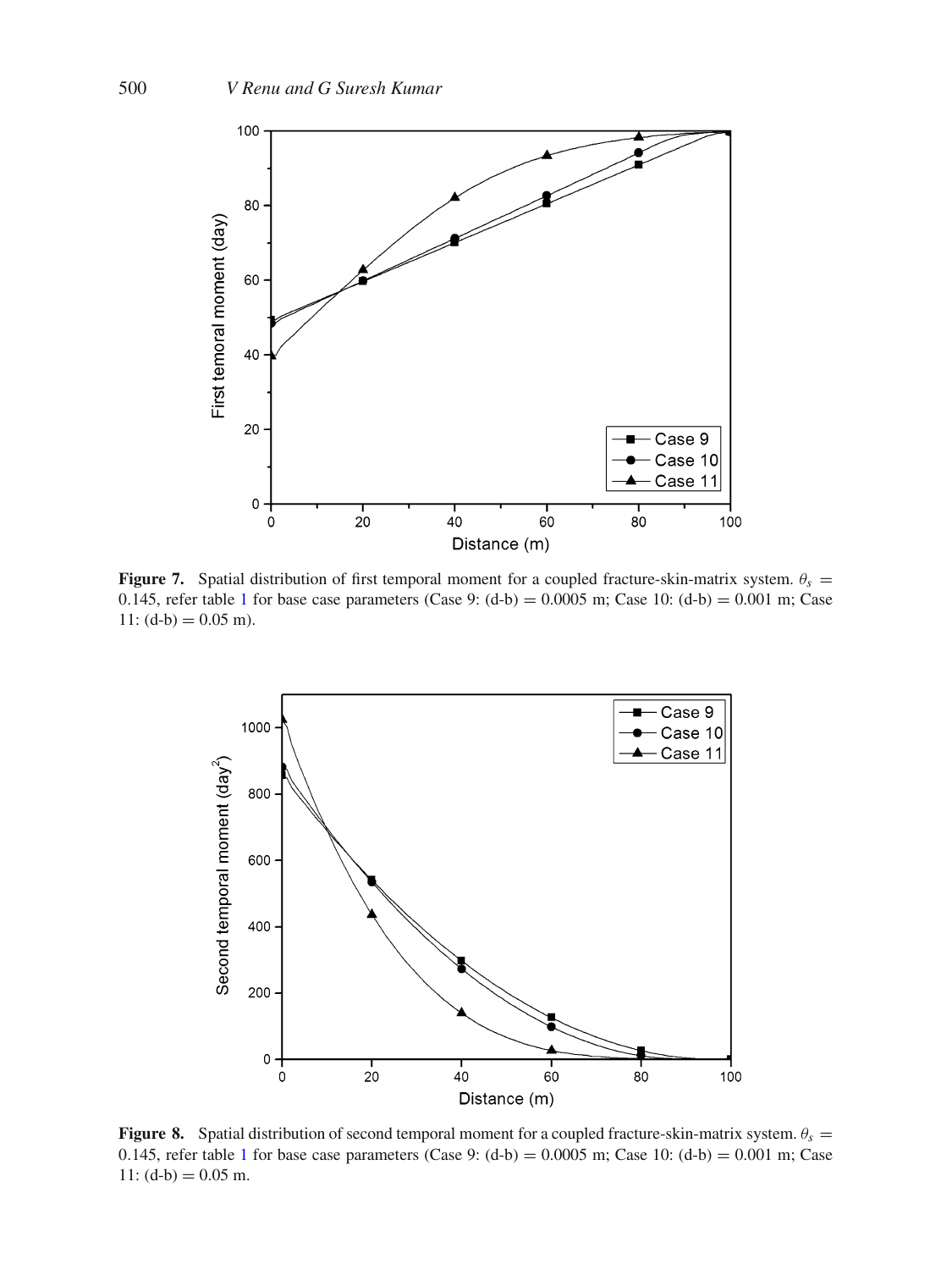<span id="page-14-0"></span>

**Figure 9.** Spatial distribution of first temporal moment for a coupled fracture-skin-matrix system.  $D_m =$  $4 \times 10^{-6}$  $4 \times 10^{-6}$  $4 \times 10^{-6}$  m<sup>2</sup>/d,  $\theta_m = 0.145$ , refer table 1 for base case parameters (Case 12: D<sub>s</sub> = 4 × 10<sup>-7</sup> m<sup>2</sup>/d,  $\theta_s = 0.0145$ ; Case 13: D<sub>s</sub> =  $\times 10^{-8}$  m<sup>2</sup>/d,  $\theta_s = 0.00145$ ).

sensitive to fracture-skin parameters ( $D_s$  and  $\theta_s$ ) when parameters of rock-matrix ( $D_m$  and  $\theta_m$ ) have large magnitude compared to that of fracture-skin ( $D_s$  and  $\theta_s$ ). Figure [10](#page-15-0) provides spatial distribution of second temporal moment for same data sets as seen in figure [9.](#page-14-0) It can be observed from figure [10](#page-15-0) that when parameters of rock-matrix are slightly higher than that of fracture-skin (Case 12), magnitude of solute dispersion coefficient is very huge near the source and it reduces exponentially and is becoming zero away from the source whereas when parameters of rockmatrix are significantly higher than that of fracture-skin spreading of solute along the fracture is very less. From figure [10](#page-15-0) it can be inferred that spreading of solutes is highly sensitive to fracture-skin parameters (D<sub>s</sub> and  $\theta_s$ ) when parameters of rock-matrix (D<sub>m</sub> and  $\theta_m$ ) have slightly large magnitude compared to that of fracture-skin  $(D_s \text{ and } \theta_s)$ .

Figure [11](#page-15-1) provides the spatial distribution of first temporal moment when properties of fracture-skin  $(\theta_s$  and  $D_s$ ) have higher magnitude in comparison with that of the surrounding rock-matrix. It can be observed from figure [11](#page-15-1) that in both the cases, the mean arrival time shows a linear variation indicating a constant velocity along the fracture and when the properties of fracture-skin are significantly greater than the surrounding rock-matrix (Case 15), the solute velocity is getting retarded considerably along the fracture and velocity is reaching zero away from the source. Figure [12](#page-16-0) provides spatial distribution of second temporal moment for a coupled fracture-skin-matrix system for the same data sets as seen in figure [11.](#page-15-1) It can be noted from figure [12](#page-16-0) that in both the cases, magnitude of dispersion coefficient reduces with increase of distance along the fracture and becomes zero away from the source. From the figure [12](#page-16-0) it can be inferred that the second temporal moment is not much sensitive to fracture skin parameters when properties of fracture-skin ( $\theta_s$  and  $D_s$ ) have higher magnitude in comparison with that of the surrounding rock-matrix.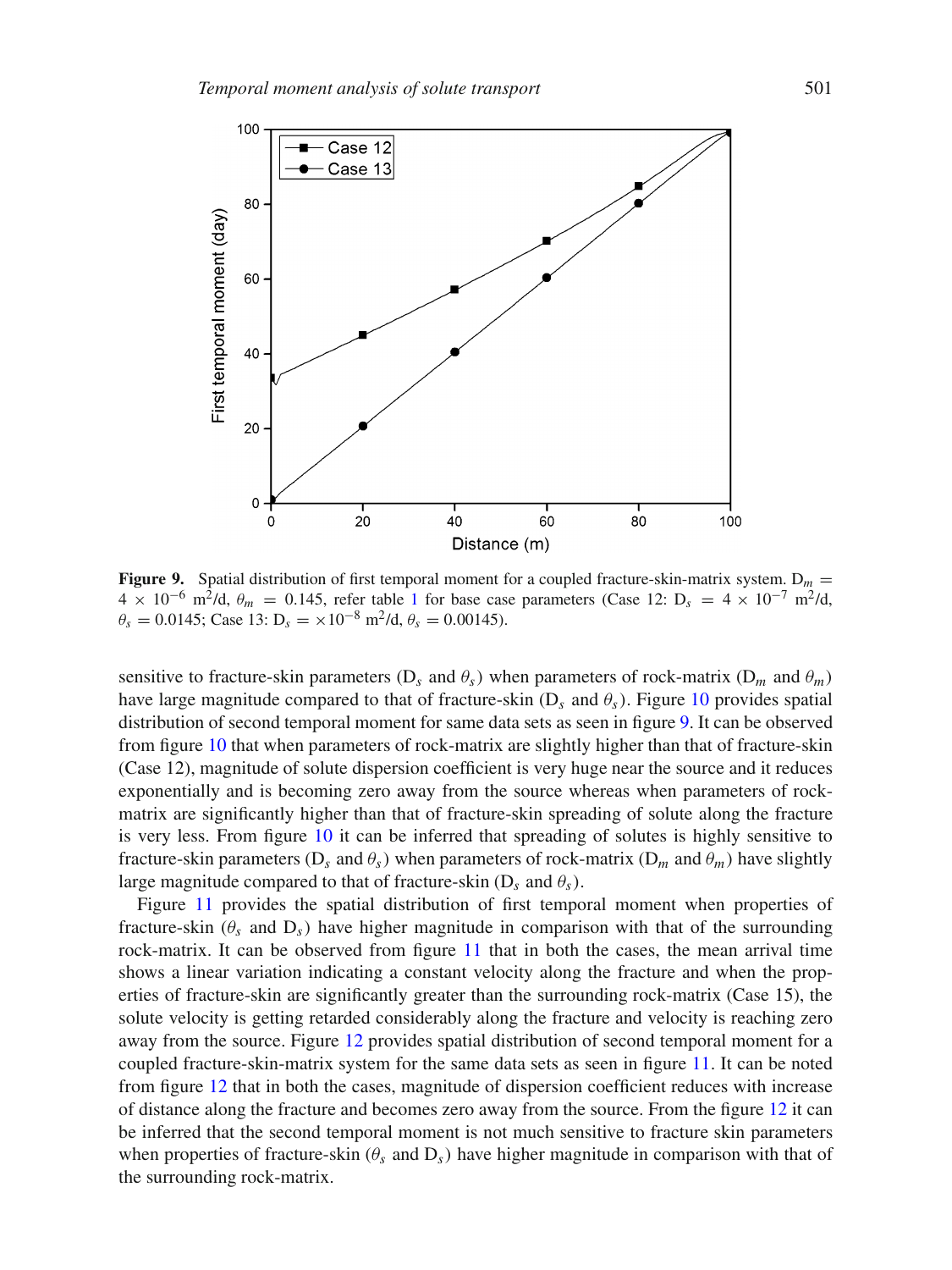<span id="page-15-0"></span>

**Figure 10.** Spatial distribution of second temporal moment for a coupled fracture-skin-matrix system.  $D_m = 4 \times 10^{-6}$  $D_m = 4 \times 10^{-6}$  $D_m = 4 \times 10^{-6}$  m<sup>2</sup>/d,  $\theta_m = 0.145$ , refer table 1 for base case parameters (Case 12:  $D_s = 4 \times 10^{-7}$  m<sup>2</sup>/d,  $\theta_s = 0.0145$ ; Case 13: D<sub>s</sub> = 4 × 10<sup>-8</sup> m<sup>2</sup>/d,  $\theta_s = 0.00145$ ).

<span id="page-15-1"></span>

**Figure 11.** Spatial distribution of first temporal moment for a coupled fracture-skin-matrix system.  $D_m =$  $4 \times 10^{-8}$  $4 \times 10^{-8}$  $4 \times 10^{-8}$  m<sup>2</sup>/d,  $\theta_m = 0.00145$ , refer table 1 for base case parameters (Case 14: D<sub>s</sub> = 4 × 10<sup>-7</sup> m<sup>2</sup>/d,  $\theta_s = 0.0145$ ; Case 15: D<sub>s</sub> = 4 × 10<sup>-6</sup> m<sup>2</sup>/d,  $\theta_s = 0.145$ ).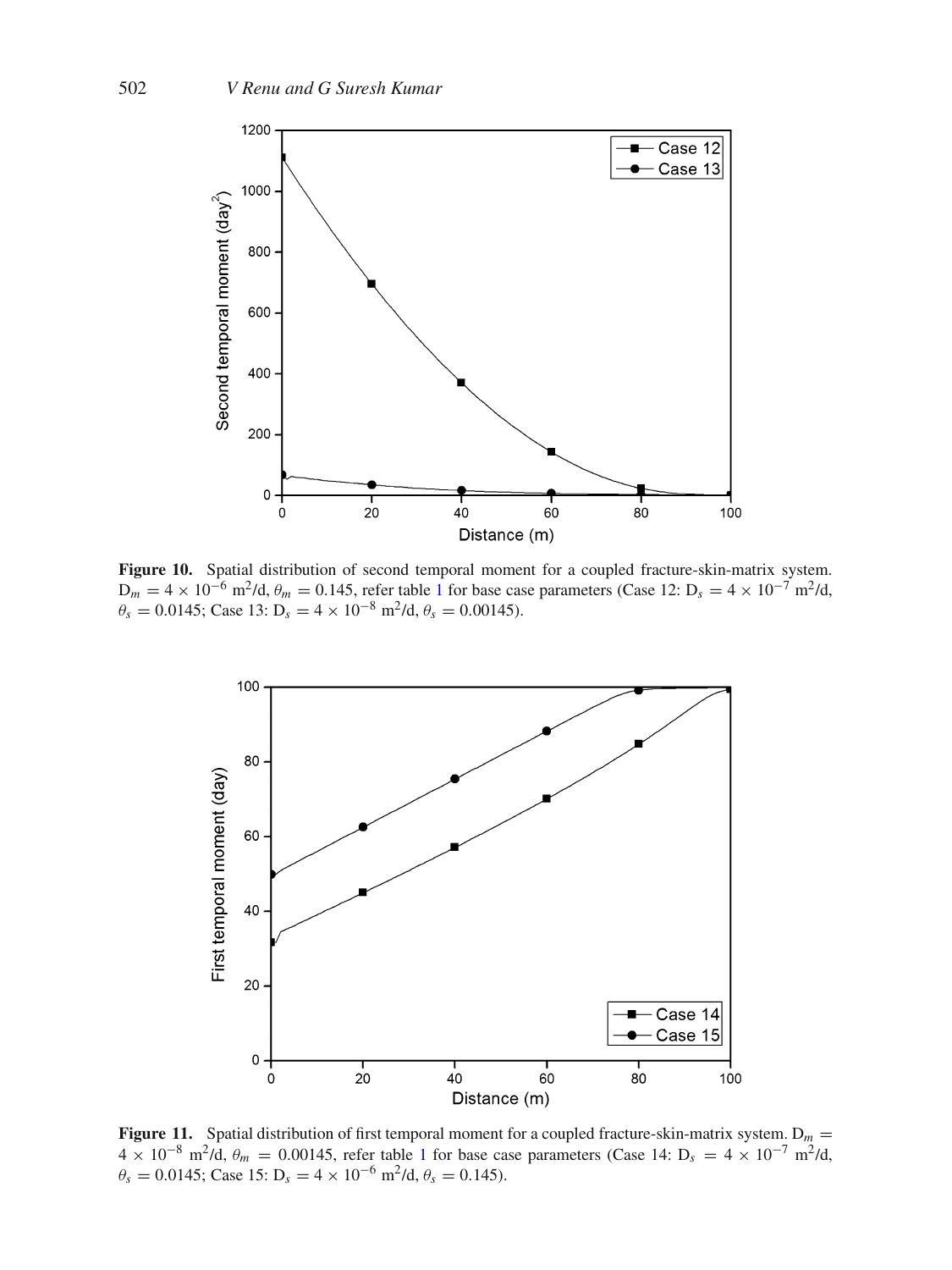<span id="page-16-0"></span>

**Figure 12.** Spatial distribution of second temporal moment for a coupled fracture-skin-matrix system.  $D_m = 4 \times 10^{-8}$  $D_m = 4 \times 10^{-8}$  $D_m = 4 \times 10^{-8}$  m<sup>2</sup>/d,  $\theta_m = 0.00145$ , refer table 1 for base case parameters (Case 14: D<sub>s</sub> = 4 × 10<sup>-7</sup> m<sup>2</sup>/d,  $\theta_s = 0.0145$ ; Case 15: D<sub>s</sub> = 4 × 10<sup>-6</sup> m<sup>2</sup>/d,  $\theta_s = 0.145$ ).

Figure [13](#page-17-0) provides spatial distribution of first temporal moment under high skin porosity ( $\theta_s =$ 0.145) for sorption intensities varying from 0.8 to 1.2. It can be observed from figure [13](#page-17-0) that for all cases of sorption intensities profile obtained are nonlinear, which indicates non uniform solute velocity along the fracture. It can be seen from the figure that near the source, slope of the profile is more hence solute velocity is more, and as the distance from the inlet increases solute velocity is getting retarded. Further it can be observed from figure [13](#page-17-0) that as the sorption intensity increases the solute velocity will reach zero closer to the source and it can be inferred from the figure that in a coupled fracture-skin-matrix system under nonlinear sorption, solute mobility is a function of space. Figure [14](#page-17-1) provides spatial distribution of second temporal moment for a coupled fracture-skin-matrix for same data sets seen in figure [13.](#page-17-0) It can be noted from figure [14](#page-17-1) that profiles obtained are similar in case of both linear and nonlinear sorption and implies that the solute spreading as a function of space is not sensitive to the sorption intensities. Further, it can be noted from figure [14](#page-17-1) that spreading of the solute is more near the source and approaches zero as the distance from source increases.

Figure [15](#page-18-0) provides spatial distribution of first temporal moment for radioactive decay. Case 19 represents the profile, when decay is considered within the fracture in the absence of fracture-skin and rock-matrix. Case 20 represents the profile when decay is considered in a fracture-matrix coupled system in the absence of fracture-skin. Case 21 represents the profile when decay is considered in a coupled fracture-skin-matrix system. It can be noted from figure [15](#page-18-0) that the profile is linear when decay is considered in a fracture and in a fracture-skin-matrix coupled system. Profile is nonlinear in a fracture-matrix coupled system, with a high solute velocity very nearer to the source and zero solute velocity away from the source. This implies that solute velocity in a coupled fracture-matrix system is scale dependant. Figure [16](#page-18-1) provides spatial distribution of second temporal moment for same data set as shown in figure [15.](#page-18-0) It can be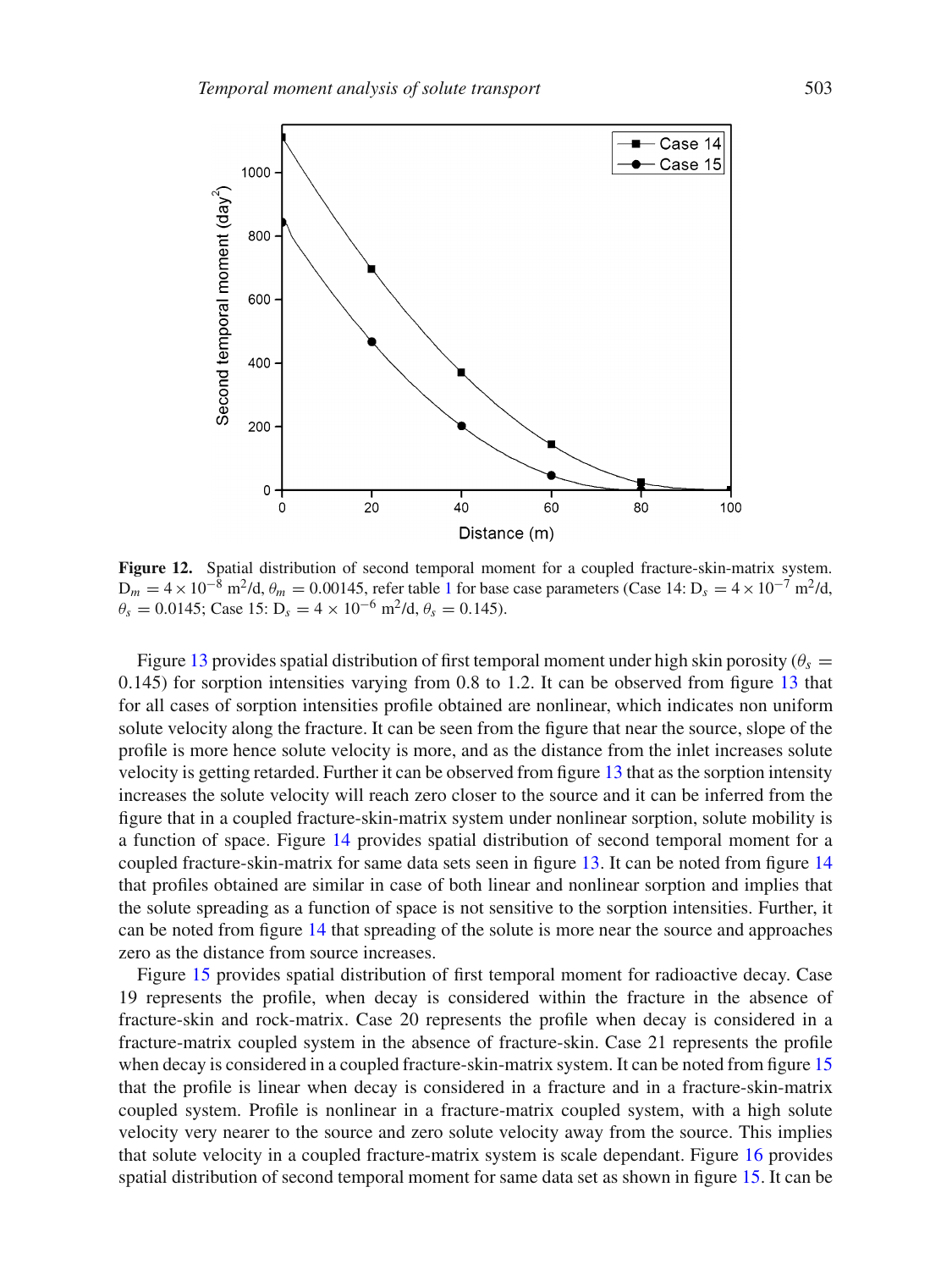<span id="page-17-0"></span>

Figure 13. Spatial distribution of first temporal moment for a coupled fracture-skin matrix system. (*K<sub>f</sub> / b*) = 6,  $(\rho_s K_s / \theta_s)$  = 699,  $(\rho_m K_m / \theta_m)$  = 69, D<sub>s</sub> = 4 × [1](#page-8-1)0<sup>-6</sup> m<sup>2</sup>/d,  $\theta_s$  = 0.145, refer table 1 for base case parameters (Case 16:  $n e = 0.8$ ; Case 17:  $n = 1.0$ ; Case 18:  $n = 1.2$ ).

<span id="page-17-1"></span>

**Figure 14.** Spatial distribution of second temporal moment for a coupled fracture-skin matrix system.  $(K_f /b) = 6$ ,  $(\rho_s K_s / \theta_s) = 699$ ,  $(\rho_m K_m / \theta_m) = 69$ ,  $D_s = 4 \times 10^{-6}$  $D_s = 4 \times 10^{-6}$  $D_s = 4 \times 10^{-6}$  m<sup>2</sup>/d,  $\theta_s = 0.145$ , refer table 1 for base case parameters (Case 16:  $n = 0.8$ ; Case 17:  $n = 1.0$ ; Case 18:  $n = 1.2$ ).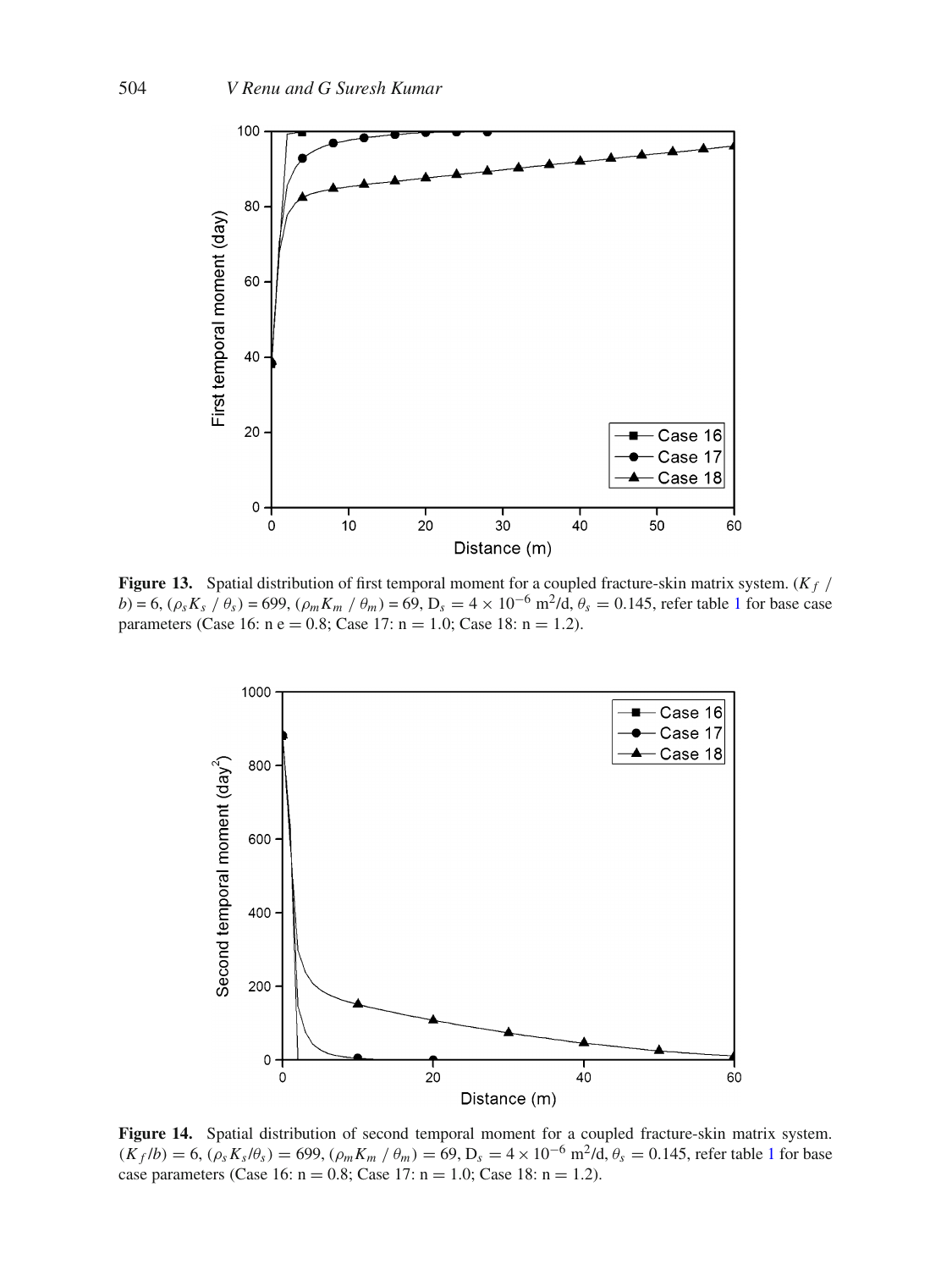<span id="page-18-0"></span>

**Figure 15.** Spatial distribution of first temporal moment for a coupled fracture-skin-matrix system.  $\lambda =$ 0.05/d, refer table [1](#page-8-1) for base case parameters (Case 19: Fracture only; Case 20: Fracture-matrix; Case 21:  $\theta_s = 0.145$ .

<span id="page-18-1"></span>

**Figure 16.** Spatial distribution of second temporal moment for a coupled fracture-skin-matrix system.  $\lambda = 0.05/d$ , refer table [1](#page-8-1) for base case parameters (Case 19: Fracture only; Case 20: Fracture-matrix; Case 21:  $\theta_s = 0.145$ ).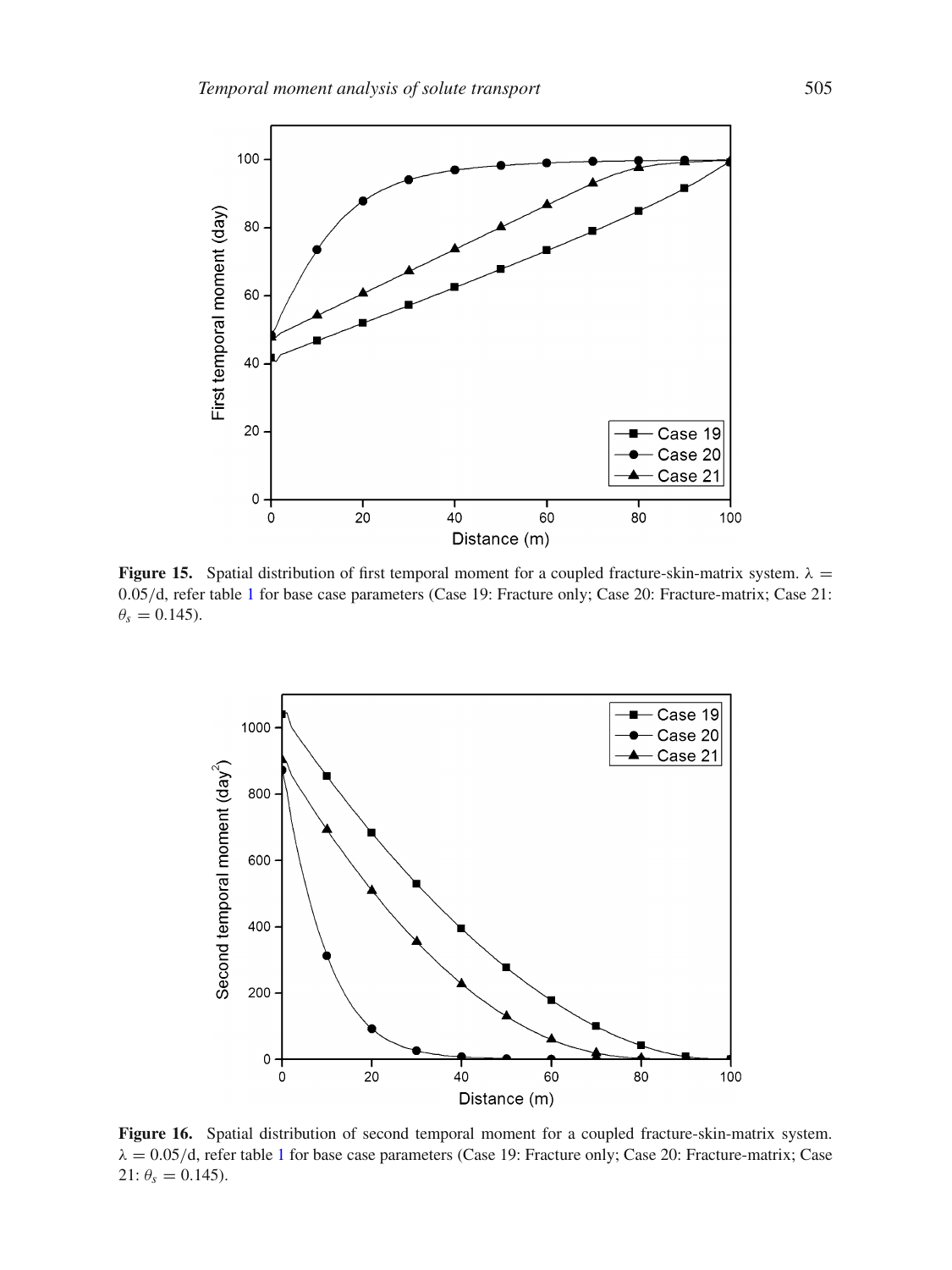noted from figure [16](#page-18-1) that under radioactive decay spreading of solute is not affected by the presence of fracture-skin. From figure [16](#page-18-1) it can be inferred that in a coupled fracture-matrix system (Case 21), the spreading of solutes is more near the source and it reaches zero very nearer to the source compared to the spreading of solutes in a coupled fracture-skin-matrix system.

# **6. Summary and conclusions**

In this study, numerical simulation is carried out along with temporal moment analysis to study the influence of fracture skin on solute breakthrough curve of a solute in a coupled fracture-skinmatrix system. The study is conducted in a one-dimensional framework for a boundary condition of constant continuous source at the inlet and a constant flow velocity is assumed within the fracture. Findings of the study can be summarized as follows:

- (i) When properties of rock-matrix  $(\theta_m$  and  $D_m$ ) have larger magnitude than that of its associated fracture-skin ( $\theta_s$  and  $D_s$ ), the solute mobility is not dependant on the fracture-skin properties where as spreading of the solutes is dependent on fracture-skin properties.
- (ii) When properties of fracture-skin ( $\theta_s$  and  $D_s$ ) have higher magnitude in comparison with that of the surrounding rock-matrix, the solute mobility is considerably getting retarded with increase in fracture properties whereas spreading of solutes is insensitive to properties of fracture-skin.
- (iii) Under high fracture-skin porosity, the presence of fracture skin does not significantly influence both the mobility as well as spreading characteristics for both favourable ( $n = 0.8$ ) as well as unfavourable  $(n = 1.2)$  nonlinear sorption isotherms, from that of linear isotherms.
- (iv) The presence of fracture-skin does not significantly affect the mobility and mixing of solutes, when decay is considered.

# **Acknowledgements**

The authors would like to thank Prof. P P Mujumdar, Indian Institute of Science, Bangalore as well as the anonymous reviewers for their valuable comments and suggestions to improve the quality of the manuscript.

# **Notation**

The following symbols are used in this paper:

- $b = \text{Half fracture aperture}, [L];$
- $d = Distance from center of the *skin-matrix* interface,  $[L]$ ;$
- $H = \text{Half fracture spacing}, [L];$

 $C_f$  =Volume concentration of solute in the fracture,  $\left[ML^{-3}\right]$ ;

- $C_s$  =Volume concentration of solute in the skin,  $[M\overline{L}^{-3}]$
- $C_m$  =Volume concentration of solute in the matrix,  $\left[ML^{-3}\right]$

C = Volume concentration of solute,  $\left[ML^{-3}\right]$ ;

 $C_0$  = Constant concentration for continuous injection of solute source at the inlet of fracture,  $\left[ML^{-3}\right];$ 

 $\overline{D}_L$  = Hydrodynamic dispersion coefficient in the fracture,  $[L^2T^{-1}]$ ;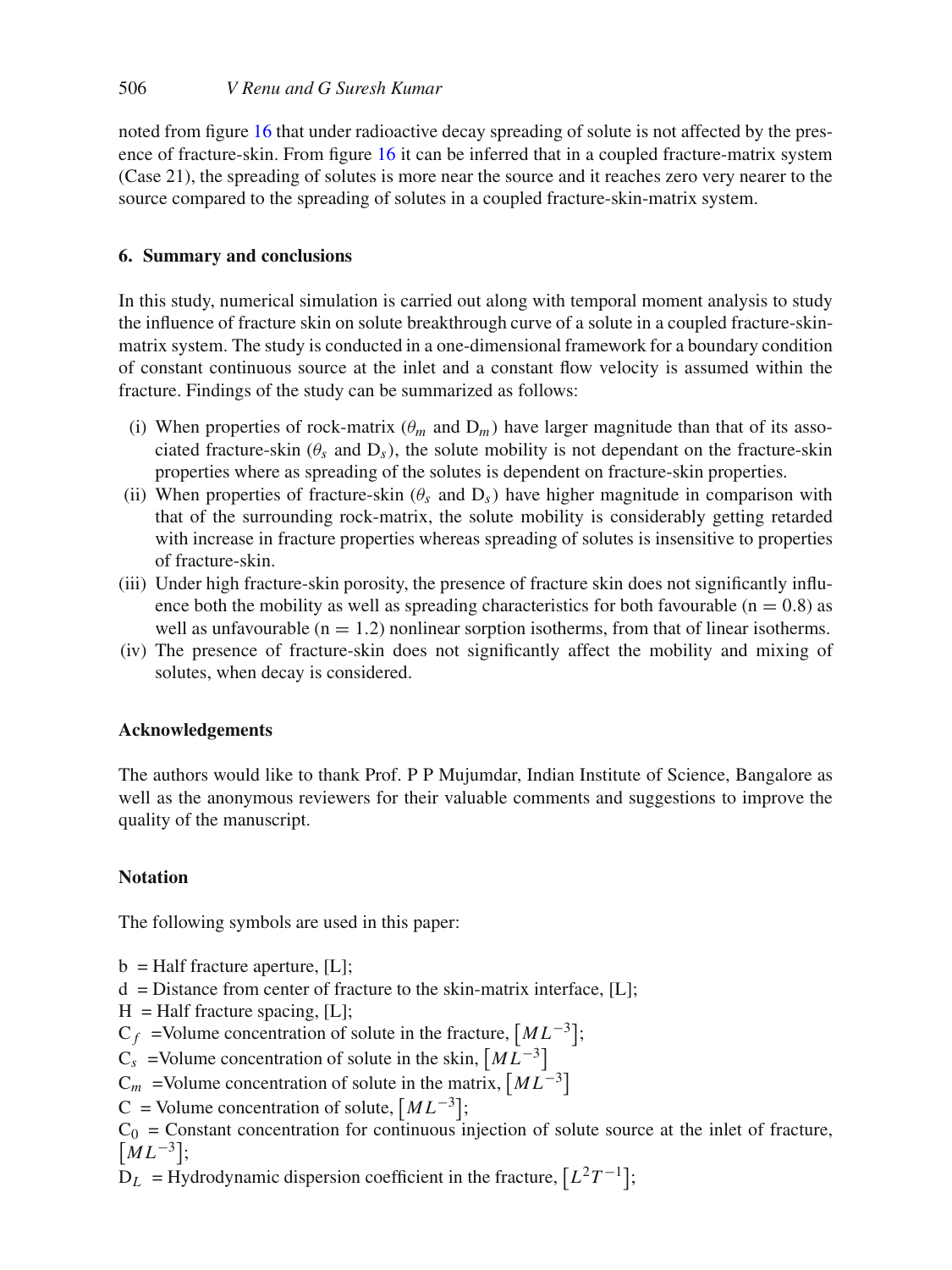$D^*$  = Free molecular diffusion coefficient of the solute in water,  $[L^2T^{-1}]$ ;  $D<sub>S</sub>$  = Effective diffusion coefficient in the fracture-skin,  $[L<sup>2</sup>T<sup>-1</sup>]$ ;  $D_m$  = Effective diffusion coefficient in the rock-matrix,  $[L^2T^{-1}]$ ;  $K_d$  = Proportion or distribution coefficient,  $[(L^3M^{-1})^n]$ ;  $K_f$  = Surface sorption coefficient of fracture, [L];  $K_S$  = Volume sorption coefficient of the fracture-skin,  $[L^3M^{-1}]$ ;  $K_m$  = Volume sorption coefficient of the rock-matrix,  $[L^3M^{-1}]$ ;  $L_f$  = Length of the fracture along the flow direction, [L];  $M<sub>o</sub>$  = Zeroth Temporal moment, [-];  $M_1$  = First Temporal moment, [T];  $M_2$  = Second Temporal moment,  $[T^2]$ ;  $n =$  Freundlich sorption isotherm exponent,  $[-]$ ;  $R_f$  = Retardation factor of fracture, [-];  $R_S$  = Retardation factor of fracture-skin, [-];  $R_m$  = Retardation factor of rock-matrix, [-]; S = Sorbed concentration,  $[MM^{-1}]$ ;  $\lambda$  = Radioactive decay constant,  $\left[day^{-1}\right]$  $t =$ Time variable, [T];  $V_0$  = Mean water velocity in the fracture,  $[LT^{-1}]$ ; V (x) = Velocity of the solute in the fracture corresponding to distance x,  $\left[LT^{-1}\right]$ ;  $T_1$  (x) = Normalised first temporal moment at distance x, [T];  $T_{11}$  (x) = Normalised second temporal moment at distance x,  $[T^2]$ ; D (x) = Macro-dispersion coefficient in the fracture corresponding to distance x,  $[L^2T^{-1}]$ ;  $x =$  space coordinate along the flow direction in the fracture plane, [L];  $y =$ Space coordinate in the direction normal to the fracture, [L];  $\overline{x}$  = Mean distance traveled by a solute front along the fracture, [L];  $\alpha_0$  = Local fracture dispersivity, [L];  $\rho_s$  = Bulk density of the fracture skin,  $\left[ML^{-3}\right]$ ;  $\theta_s$  = Fracture-skin porosity, [-];  $\rho_m$  = Bulk density of the rock matrix,  $\left[ML^{-3}\right]$ ;  $\theta_m$  = Rock-matrix porosity, [-];  $\Delta y$  (1) = Cell width across the fracture-skin interface, [L]

### **References**

- <span id="page-20-3"></span>Banton O and Bangoy L M 1997 Hydrogeologie, multiscience ennvironnmentale des eaux souterraines (Hydrogeology, environmental multiscience of groundwater). Presses de l'Universite du Quebec/AUPELF, Sainte-Foy, Quebec, 460 pp
- <span id="page-20-2"></span>Bardsley W E 2003 Temporal moments of a tracer pulse in a perfectly parallel flow system. *Adv. Water Resour. Res.* 26(6): 599–607
- <span id="page-20-1"></span>Driese S G, McKay L D and Penfield C P 2001 Lithologic and pedogenic influences on porosity distribution and groundwater flow in fractured sedimentary saprolite: A new application of environmental sedimentology. *J. Sedimen. Res.* 71(5): 843–857
- <span id="page-20-0"></span>Fu L, Milliken K L and Sharp J M 1994 Porosity and permeability variations in the fractured and liesegang-banded Breathitt Sandstone (Middle Pennsylvanian), eastern Kentucky: Diagenetic controls and implications for modelling dual porosity systems. *J. Hydrol.* 154: 351–381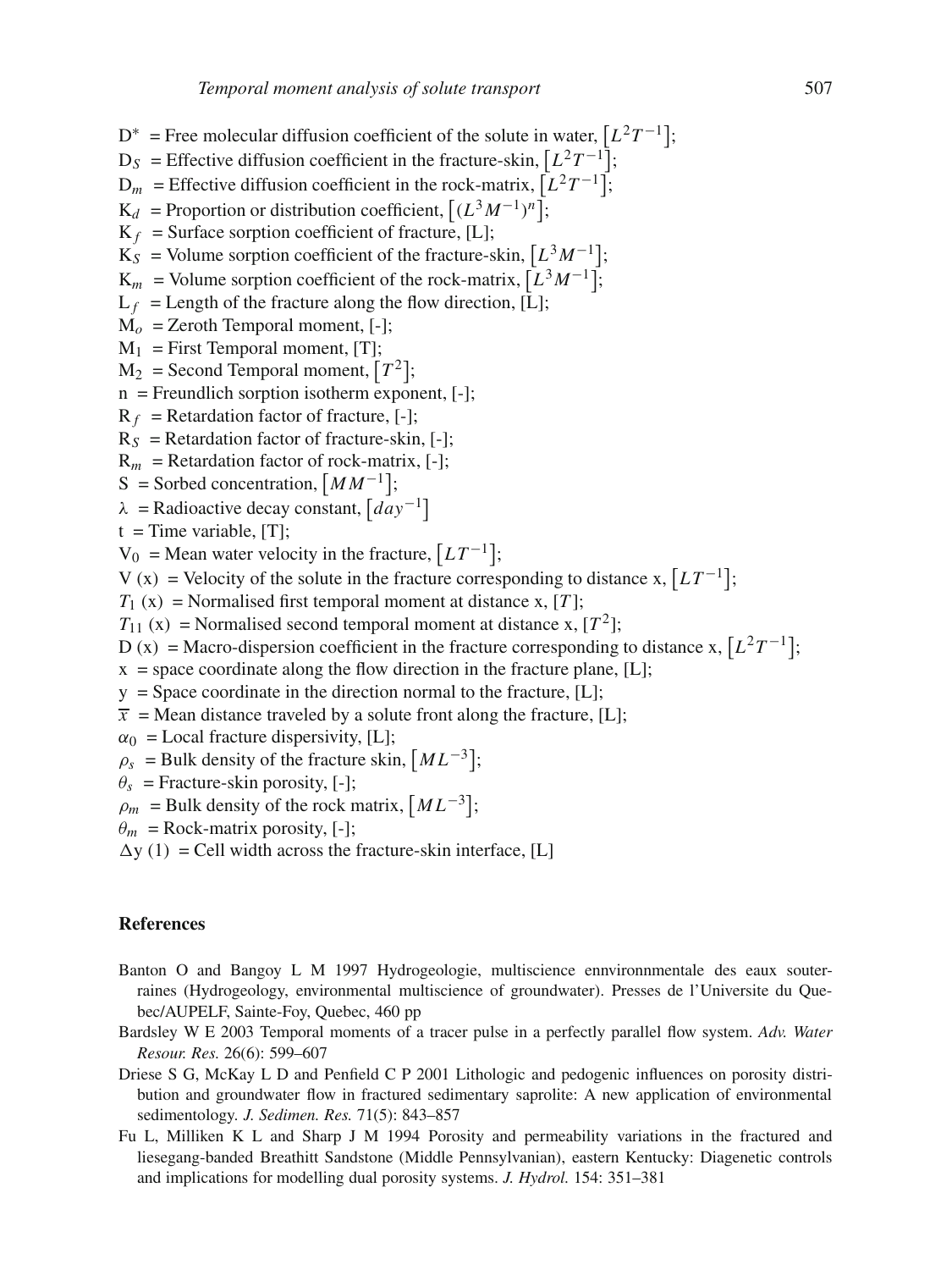- <span id="page-21-6"></span>Garner T T and Sharp J M 2004 Hydraulic properties of granitic fracture skins and their effects on solute transport. In: Proceedings, 2004 U.S EPA/NGWA, Fractured rock conference: State of the science and Measuring success in remediation, National Groundwater Association, Dublin, Ohio 664–678
- <span id="page-21-20"></span>Govindarajau R S and Das B S 2007 Moment analysis for sub-surface hydrologic applications. Springer, Dordrecht, The Netherlands
- <span id="page-21-7"></span>Kreisel I and Sharp J M 1996 Fracture skins in the Brushy Canyon Formation. In: DeMis W D and Cole A G (eds), The Brushy Canyon Play in Outcrop and Subsurface: Concepts and Examples, PBS-SEPM: 96–38, Midland, TX: 147–152
- <span id="page-21-8"></span>Landrum M T 2000 Hydrogeologic properties of fracture skins and their effects on radionuclide transport: Thesis (Masters). The University of Texas at Austin
- <span id="page-21-18"></span>Leube P C, Nowak W and Schneider G 2012 Temporal moments revisited: Why there is no better way for physically based model reduction in time. *Water Resour. Res.* 48: W11527, DOI: [10.1029/2012WR011973](http://dx.doi.org/doi:10.1029/2012WR011973)
- <span id="page-21-0"></span>Moench A F 1984 Double-porosity models for a fissured groundwater reservoir with fracture skin. *Water Resour. Res.* 20: 831–846
- <span id="page-21-1"></span>Moench A F 1995 Convergent radial dispersion in a double-porosity aquifer with fracture skin: Analytical solution and application to a field experiment in fractured chalk. *Water Resour. Res.* 31: 1823–1835
- <span id="page-21-16"></span>Naff R L 1992 Arrival times and temporal moments of breakthrough curves for an imperfectly stratified aquifer. *Water Resour. Res.* 28: 53–68
- <span id="page-21-14"></span>Natarajan N and Suresh Kumar G 2010 Radionuclide and colloid co-transport in a coupled fracture-skinmatrix system. Colloids and Surfaces A: *Physiochemical and Engineering Aspects* 370: 49–57
- <span id="page-21-9"></span>Phyu T 2002 Transient modeling of contaminant transport in dual porosity media with fracture skins: Thesis (Masters). The University of Texas at Austin
- <span id="page-21-5"></span>Polak A, Grader A S, Wallach R and Nativ R 2003 Chemical diffusion between a fracture and the surrounding matrix, measurement by computed tomography and modeling. *Water Resour. Res.* 39(4): 1106
- <span id="page-21-19"></span>Rasmuson A 1985 Analysis of hydrodynamic dispersion in discrete aquifer networks using the method of moments. *Water Resour. Res.* 21: 1677–83
- <span id="page-21-12"></span>Renu V and Suresh Kumar G 2012 Numerical Modeling and Spatial Moment Analysis of Solute Mobility and Spreading in a Coupled Fracture-Skin-Matrix System. *Geotechnical and Geological Eng.* 30(6): 1289–1302
- <span id="page-21-10"></span>Robinson N I, Sharp J M and Kriesel I 1998 Contaminant transport in a set of parallel fractures with fracture skin. *J. Contam. Hydrol.* 31: 83–109
- <span id="page-21-4"></span>Robinson N I and Sharp J M 1997 Analytical solution for contaminant transport in a finite set of parallel fractures with matrix diffusion. *CSIRO Mathematical and Information Sciences Report* CMIS-C23: 26
- <span id="page-21-13"></span>Sekhar M, Suresh Kumar G and Misra D 2006 Numerical modeling and analysis of solute velocity and macrodispersion for linearly and nonlinearly sorbing solutes in a single fracture with matrix diffusion. *J. Hydrol. Eng.* 11(4): 319–328
- <span id="page-21-17"></span>Sekhar M and Suresh Kumar G 2006 Modeling transport of linearly sorbing solutes in a single fracture: asymptotic behavior of solute velocity and dispersivity. *Geotechnical and Geological Eng.*, 24: 183–201
- <span id="page-21-2"></span>Sharp J M 1993 Fractured aquifers/reservoirs; Approaches, problems, and opportunities. In: Hydrogeology of Hard Rocks, Memoires of the 24th Cong. International Assoc. Banks D and Banks S (eds), Hydrogeologists. Oslo, Norway, 24, 615 part 1: 23–38
- <span id="page-21-11"></span>Sharp J M, Robinson N I, Smyth-Boulton R C and Milliken K L 1995 Fracture skin effects in groundwater transport: In: Mechanics of Jointed and Faulted Rock, Rossmanith H P (ed.), AA Balkeme, Rotterdam: 449–454
- <span id="page-21-3"></span>Sharp J M, Kreisel J I, Milliken K L, Mace R E and Robinson N I 1996 Fracture skin properties and effects on solute transport: Geotechnical and environmental implications. *Rock Mechanics*. Aubertin, Hassani and Mitn (eds), Balkeme, Rotterdam (ISBN 90 54 10 838 X)
- <span id="page-21-15"></span>Sharma P K, Sekhar M, Srivastava R and Ojha C S P 2012 Temporal Moments for Reactive Transport through Fractured Impermeable/Permeable Formations. *J. Hydrol. Eng.* 17: 1302–1314